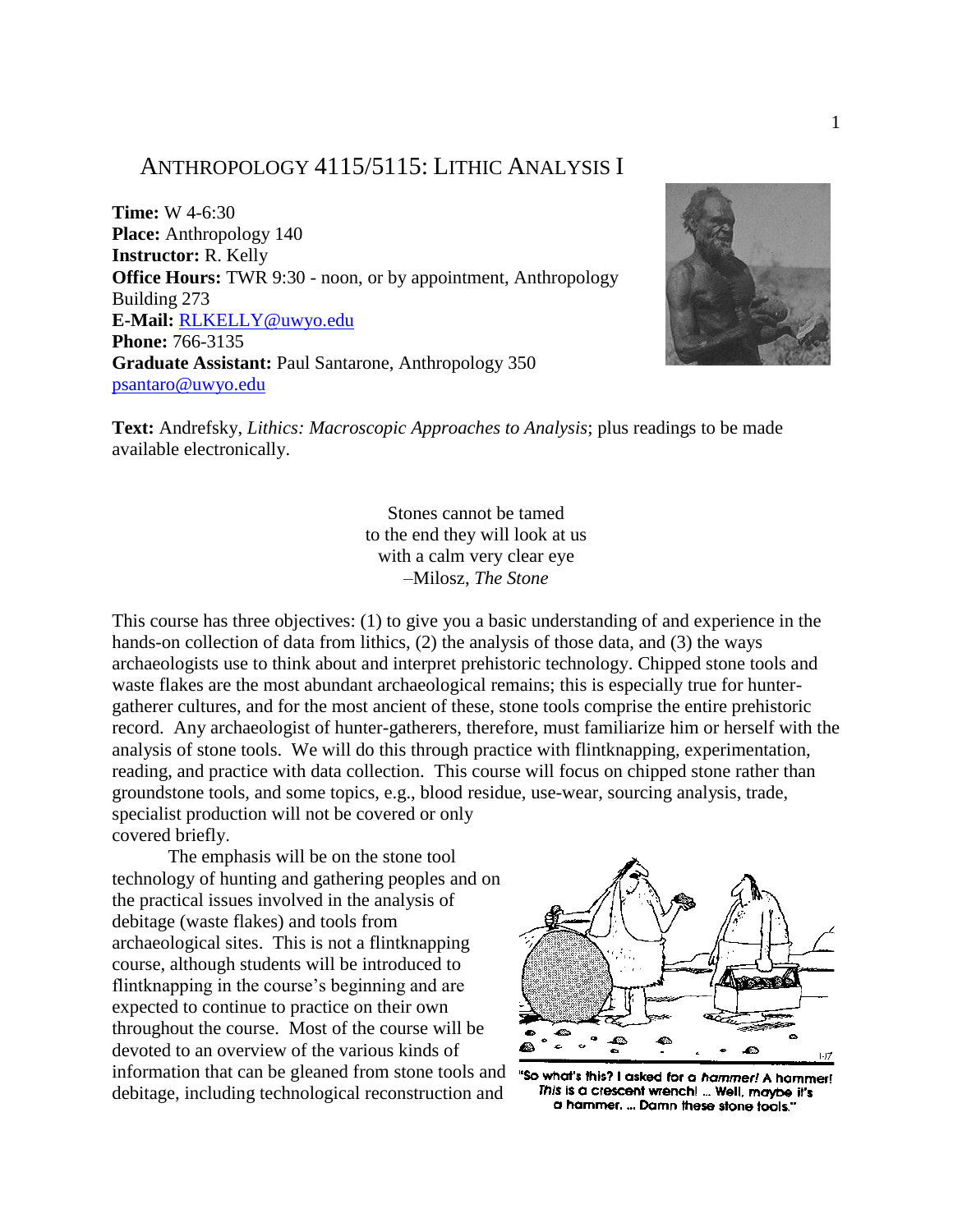use-wear analysis. Several areas will command our attention: using stone tools to solve anthropological problems, the effects of raw material variability, the analysis of waste flakes, typology and measurement issues.

**Flintknapping.** Students are expected to participate in flintknapping. This is an *inherently dangerous activity* involving the production of many, sharp small bits of stone and glass. Stone tool raw material, antler batons and flakers, hammerstones, carpenter's goggles, and leather hand patches will be provided. *The use of protective eyewear is strongly recommended; also you should do all flintknapping outside to avoid breathing silica dust.* Dress accordingly on the first two sessions of the course as we will be doing our flintknapping outside. Protective eyewear can be purchased at the UW bookstore for \$3-4.

### **Course Requirements:**

Two exams, 20% each. Because of our limited class time this semester (we only meet once a week and there are two conferences that will interrupt the class), exams will be take-home. They will consist of some essay questions and short answer. In addition, there is a practicum element that will arranged for each exam; students will have to arrange a time to meet with me to complete that aspect of the exam (this part of the exam will not take long). Exams will be emailed out on Wednesday, and must be returned by 5 PM on Friday (i.e., you have about 48 hours for them). Graduate exams are somewhat longer and are graded in accordance with their lofty status in life. Exams should be typed and proof-read; they should be e-mailed back to me (as WORD files, not a pdf).

Final project/paper, 40%; a project/paper of the student's own design–I can also suggest a topic to you (see below). These can take the form of analysis of an archaeological or experimental assemblage; they also be a literature review of some aspect of lithic analysis (though I prefer papers that entail data collection and analysis). It is imperative that everyone decide on a topic and begin working on it soon. To this end, each student must make an appointment with me quickly to discuss potential topics. There are no specific limits on paper length, although you should never go beyond 40 pages (including text, bibliography, tables, figures); I would expect that most papers would be considerably shorter. The papers must be done professionally, typed, proofread, and with illustrations as needed. Please use the American Antiquity style guide and bibliographic format. I can go over this with you if you'd like. Your project should be essentially completed by Nov. 19.

In class presentation, 10%; each student will report on his/her project in the last week+ of class. I will invite others in the department to attend and will set time limits (once I see how many students are in the course). Your presentation should be a polished conference-style presentation using visuals. Computer and projector will be provided.

Class participation, 10%; subjective, and based on my impression of whether the student has done and thought about the readings. Graduate students may be asked to give summaries of assigned readings.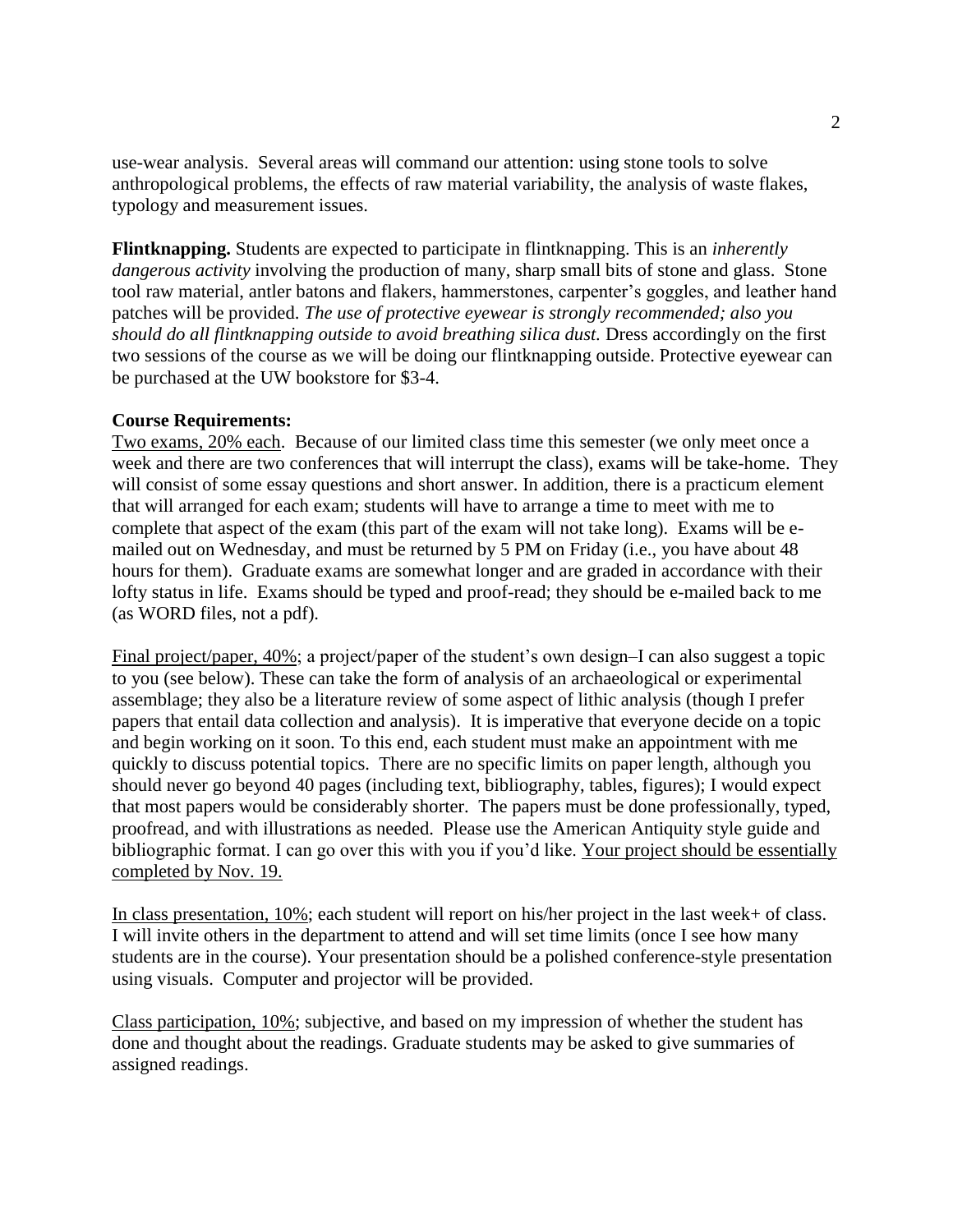

# **Potential Paper Topics**

(you are NOT limited to one of these; these are merely suggestions)

1. Standard lithic analysis of existing data set from an archaeological site (I can give suggestions,

and I have some assemblages just begging to be studied).

2. Why should we record which side of a flake is up in an excavation?

- 3. Flake Measurement accuracy/replicability
- 4. Collection of time data on stone tool production or use
- 5. Wyoming raw material identification

6. How do we know if a few broken rocks in a site are stone tools–or just fortuitously broken rocks?

7. projectile point typology (there are various issues that can be considered here)

8. What are the parameters of use of a class of stone tools (e.g., on what kinds of material can very fine drills be used)?

**Readings:** There is a great deal written on stone tools and debitage. I've tried to keep the required readings down to a reasonable amount. The recommended readings are, obviously, not required (but they are recommended).

## **Course Schedule:**

- 1. 8/27 Introduction and flintknapping workshop (we will be outside)
- 2. 9/3 More flintknapping, and world overview of stone tool technology *(students*) should be discussing projects with Kelly through separate appointments)
- 3. 9/10 Thinking about Technology, raw materials 4. 9/17 Raw Materials, debitage data collection
- Raw Materials, debitage data collection
- 9/21 Sunday, field trip to Spanish Diggings quarry (not required)
- 5. 9/24 Debitage Data Collection First exam handed out. Due: Friday 9/27 by 5 PM.
- **6.** 10/1 NO CLASS: Plains conference (lots of time to work on projects this week and next; students should schedule conference with Kelly to discuss project progress)
- 7. 10/8 NO CLASS: Great Basin Conference
- 8. 10/15 Stone tool typology
- 9. 10/22 Analyzing assemblages (artifact refitting, MANA, cumulative curves, mass analysis, size/diversity)
- 10. 10/29 Analyzing assemblages continued
- 11. 11/5 To be announced
- 12. 11/12 Performance Characteristics: projectile points, flake utility
- 13. 11/19 A return to thinking about technology (might start project presentations) Second exam handed out. Due Friday 11/20 by 5 PM
- 14. 11/26 NO CLASS (Thanksgiving)
- 15. 12/3 Project presentations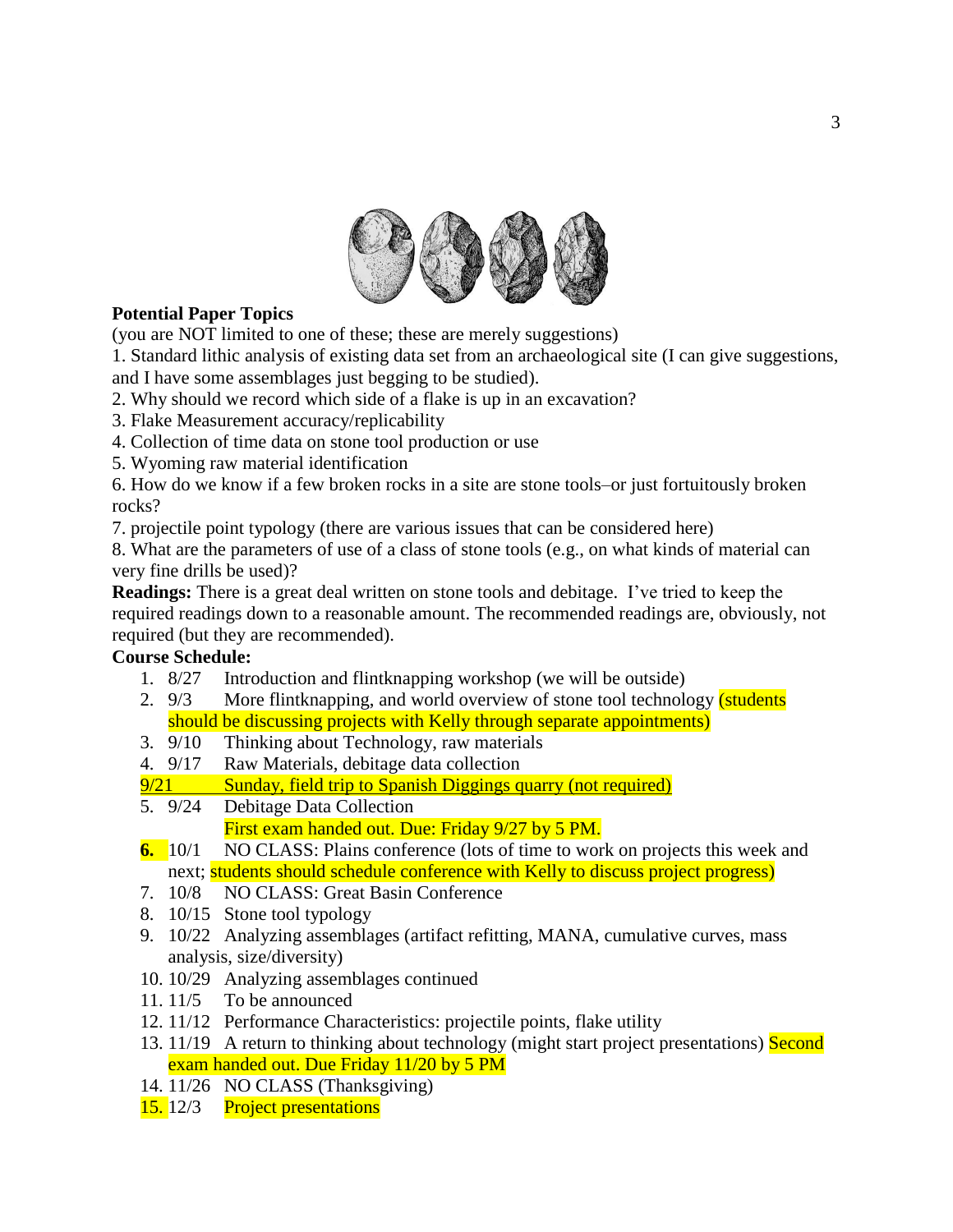### **Week 1**

Andrefsky, chapters 1 and 2

Binford, L.R., and J.F. O'Connell

1984 An Alyawara day: the stone quarry. *Journal of Anthropological Research* 40: 406-432. **Week 2**

Andrefsky, chapter 4

## **Week 3**

Binford, L.R.

1979 Organization and formation processes: looking at curated technologies. *Journal of Anthropological Research* 35: 255-272.

Kelly, R.L

1988 The three sides of a biface. *American Antiquity* 53: 717-734.

Nelson, M.

1991 The study of technological organization. In *Archaeological method and theory* vol. 3, edited by M.B. Schiffer, pp. 57-100. University of Arizona, Tucson.

## **Week 4-5**

Andrefsky, chapter 3, 5-6

Quarrying, raw materials:

Carambelas, K.R., and R.G. Elston

1992 Between a rock and a hard clay: opalite extraction from subsurface deposits at the Tosawihi quarries, northern Nevada. Paper presented at the 57<sup>th</sup> Annual Meeting of the Society for American Archaeology, Pittsburgh, PA.

Reher, C.A.

1991 Large scale lithic quarries and regional transport systems on the High Plains of eastern Wyoming: Spanish Diggings revisited. In *Raw Material Economies among Prehistoric Hunter-Gatherers*, edited by A. Montet-White and S. Holen, pp. 251-284. University of Kansas Publications in Anthropology 19.

Cooper, C.

2002 A study of the morphological changes in Tiger chert resulting from heat treatment. *Lithic Technology* 27: 153-160.

Dibble, H.

1991 Local raw material exploitation and its effects on lower and middle paleolithic assemblage variability. In *Raw Material Economies among Prehistoric Hunter-Gatherers*, edited by A. Montet-White and S. Holen, pp. 33-47. University of Kansas Publications in Anthropology 19.

### Debitage data collection and analysis:

Andrefsky, W.A.

- 2001 Emerging Directions in Debitage Analysis. In *Lithic Debitage Context, Form, Meaning*, edited by W.A. Andrefsky, pp. 2-14. Salt Lake City, University of Utah Press.
- Carr, P.J., and A.P. Bradbury
- 2001 Flake Debris Analysis, Levels of Production, and the Organization of Technology. In *Lithic Debitage Context, Form, Meaning*, edited by W.A. Andrefsky, pp. 126-146. Salt Lake City, University of Utah Press.

Bradbury, A.P., and P.J. Carr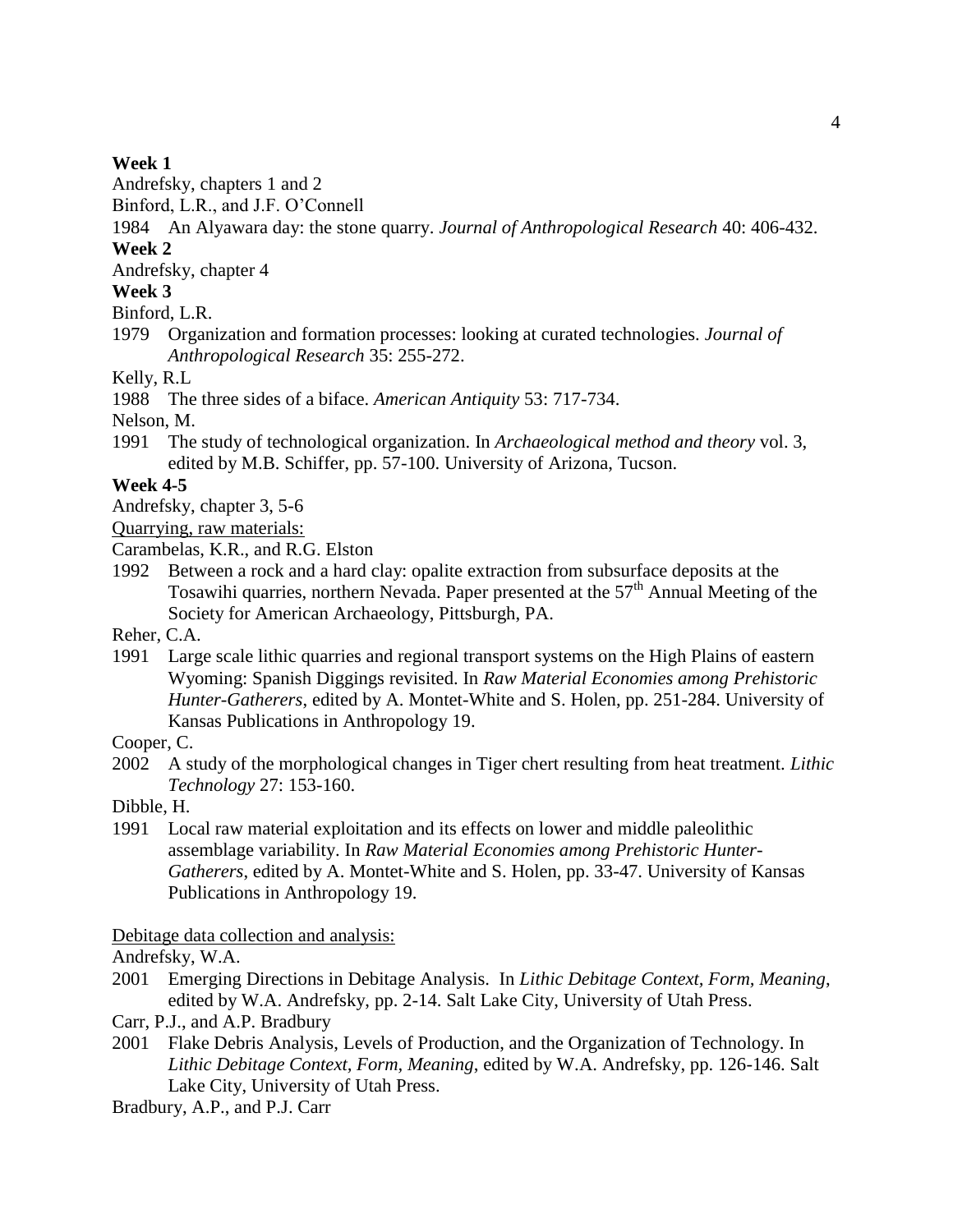- 1995 Flake typologies and alternative approaches: an experimental assessment. *Lithic Technology* 20: 100-115.
- Larson, M.L., and J. Finley
- 2004 Seeing the forest but missing the trees: production sequences and multiple linear regression. In C. Hall and M.L. Larson, eds., *Aggregate Analysis in Chipped Stone*, pp. 95 – 112. Salt Lake City, University of Utah Press.

## **Week 6 No Class, Plains Conference**

### **Week 7 No Class, Great Basin Conference**

## **Week 8**

- Andrefsky, chap 7
- Flenniken, J.J., and P.J. Wilke
- 1989 Typology, technology, and chronology of Great Basin dart points. *American Anthropologist* 91: 149-158.

### Dibble, H.

- 1987 The interpretation of Middle Paleolithic scraper morphology. *American Antiquity* 52: 109-117.
- Thomas, D.H.
- 1981 How to Classify the Projectile Points from Monitor Valley, Nevada. *Journal of California and Great Basin Anthropology* 3:7-43.

Weedman, Kathryn.

2002 On the spur of the moment: Effects of age and experience on hafted stone scraper morphology. *American Antiquity* 67: 731-744.

## **Week 9-10**

Andrefsy, chapter 8

Hall, C.

2004 Evaluating Prehistoric hunter-gatherer mobility, land-use, and technological organization strategies using minimum analytical nodule analysis. In C. Hall and M.L. Larson, eds., *Aggregate Analysis in Chipped Stone*, pp. 139 – 155. Salt Lake City, University of Utah Press.

Morrow, T.M.

1996 Lithic refitting and archaeological site formation processes: a case study from the Twin Ditch Site, Greene County, Illinois. In *Stone Tools: Theoretical Insights into Human Prehistory*, edited by G.H. Odell, pp. 345-376. Plenum, New York.

Kelly, R.L.

2007 *Mustang Shelter: Test Excavation of a Rockshelter in the Stillwater Mountains, Western Nevada*. Nevada Bureau of Land Management Cultural Resource Series 18. Available on CD with data tables, and on-line:

[http://www.blm.gov/nv/st/en/prog/more\\_programs/cultural\\_resources/reports.html.](http://www.blm.gov/nv/st/en/prog/more_programs/cultural_resources/reports.html)

Laughlin, J. and R. L. Kelly

2007 Experimental Analysis of the Practical Limits of Lithic Refitting. *Lithic Technology.* 

## **Week 11: TBA**

**Week 12**

Schiffer, M.B., and J.M. Skibo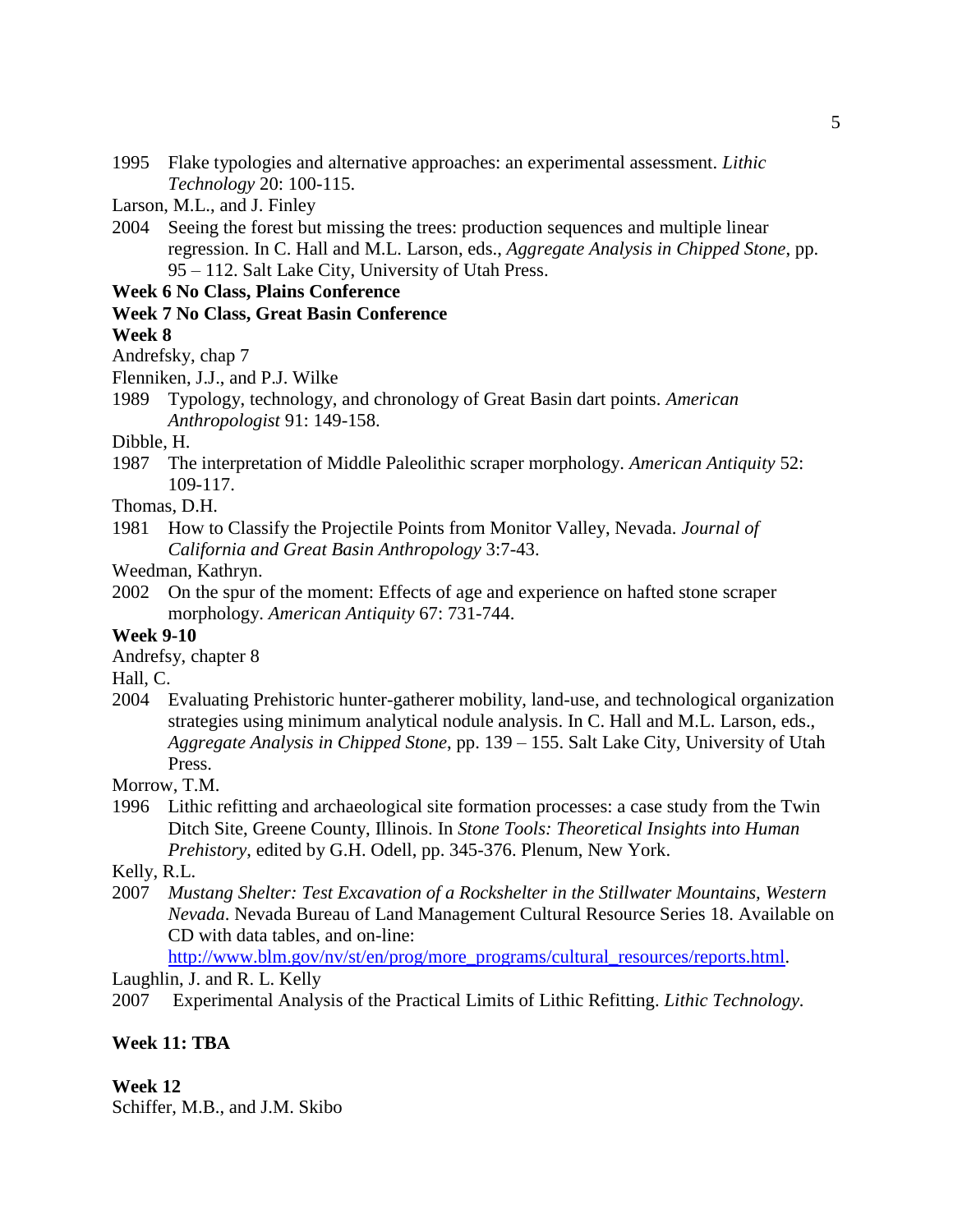1997 The explanation of artifact variability. *American Antiquity* 62: 27-50.

Nelson, M.

1997 Projectile points: form, function and design. In *Projectile Technology*, edited by H. Knecht, pp. 371-384. Plenum, New York

Christenson, A.L.

1997 Side-notched and Unnotched Arrowpoints: Assessing Functional Differences. In *Projectile Technology*, edited by H. Knecht, pp. 121-142. Plenum, New York.

Cheshier, J. and R. L. Kelly

2006 Projectile Point Shape and Durability: The Effects of Thickness:Length. *American Antiquity* 71: 353-363.

Prasciunas, M.

2007 Bifacial Cores and Flake Production Efficiency: An Experimental Test of Technological Assumptions. *American Antiquity* 72: 334-348.

# **Week 13**

Bettinger, R. L., B. Winterhalder and R. McElreath

- 2006 A simple model of technological intensification. *Journal of Archaeological Science* 33: 538-545.
- Ugan, A., J. Bright, and A. Rogers
- 2003 When is technology worth the trouble? *Journal of Archaeological Research* 30: 1315- 1329.

Bright, J., A. Ugan, and L. Hunsaker

2001 The effect of handling time on subsistence technology. *World Archaeology* 34: 164-181. Pfaffenberger, B.

1992 Social Anthropology of Technology. *Annual Review of Anthropology* 21: 491-516.

**Week 14 (No Class, Thanksgiving)**

**Week 15: Class Presentations**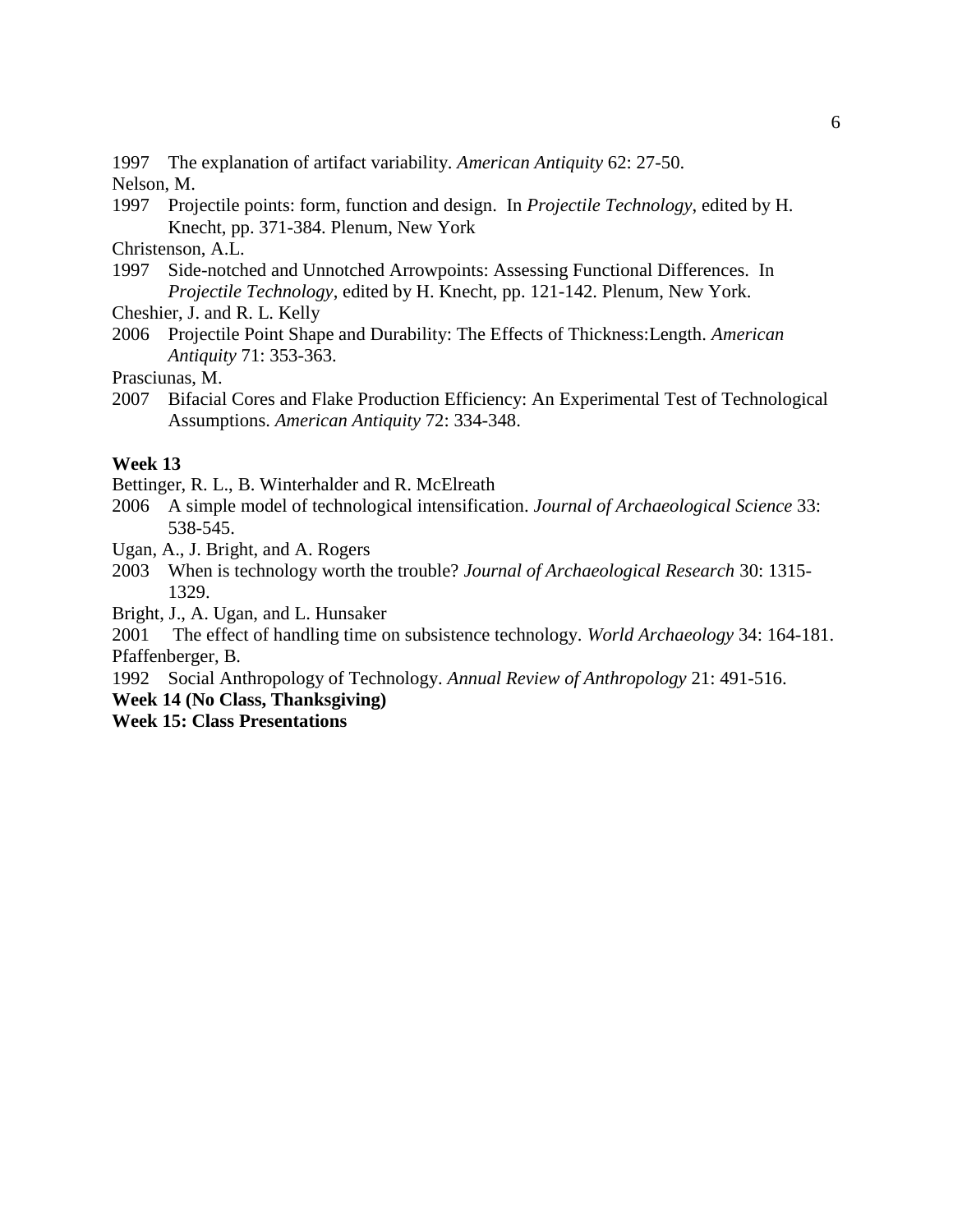Recommended Readings

### **Overviews, flintknapping basics**

Odell, G.H.

- 2000 Stone Tool Research at the End of the Millenium: Procurement and Technology. *Journal of Archaeological Research* 8: 269-331.
- 2001 Stone Tool Research at the End of the Millenium: Classification, Function, and Behavior. *Journal of Archaeological Research* 9: 45-100.

Wilmsen, E.S.

1968 Lithic Analysis in Paleoanthropology. *Science* 161-982-987.

Cotterell, B. and J. Kamminga

1987 The formation of flakes. *American Antiquity* 52: 675-708.

Crabtree, D.

1972 An introduction to flintworking. *Occasional papers of the Idaho State University Museum* 8.

Callahan, E.

1979 The basics of biface manufacture in the eastern fluted point tradition. *Archaeology of Eastern North America* 7: 1-180.

Flenniken, J.J., and J.P. White

1985 Australian Flaked Stone Tools: A technological perspective. *Records of the Australian Museum* 36: 131-151.

Holmes, W.H.

1894 *Natural History of Flaked Stone Implements*. Memoirs of the International Congress of Anthropology, edited by C.S. Wake, pp. 120-139. Chicago.

Speth, J.D.

1972 Mechanical basis of percussion flaking. *American Antiquity* 37: 37-60.

Swanson, E. (ed.)

1975 *Lithic Technology: Making and Using Stone Tools.* Mouton, The Hague.

Luedtke, B.

1992 *An Archaeologist's Guide to Chert and Flint.* UCLA Institute of Archaeology.

## **Quarrying**

Ericson, J.E., and B.A, Purdy (eds.)

1984 *Prehistoric Quarries and Lithic Production*. Cambridge University Press, Cambridge. Luedtke, B.L.

1984 Lithic material demand and quarry production. In *Prehistoric Quarries and Lithic Production*, edited by J. Ericson and B.A. Purdy, pp. 65-76. Cambridge University Press, Cambridge.

Holmes, W.H.

1891 Aboriginal Novaculae Quarries in Garland County, Arkansas. *American Anthropologist* 4: 313-316.

Bloomer, W.W., K. Ataman, E. Ingbar, and M.W. Moore

1992 Bifaces. In *Archaeological Investigations at Tosawihi, A Great Basin Quarry*, edited by R.G. Elston and C. Raven, pp. 81-131. Intermountain Research Report to the BLM, Elko District, Nevada.

Vehik, S.(ed.)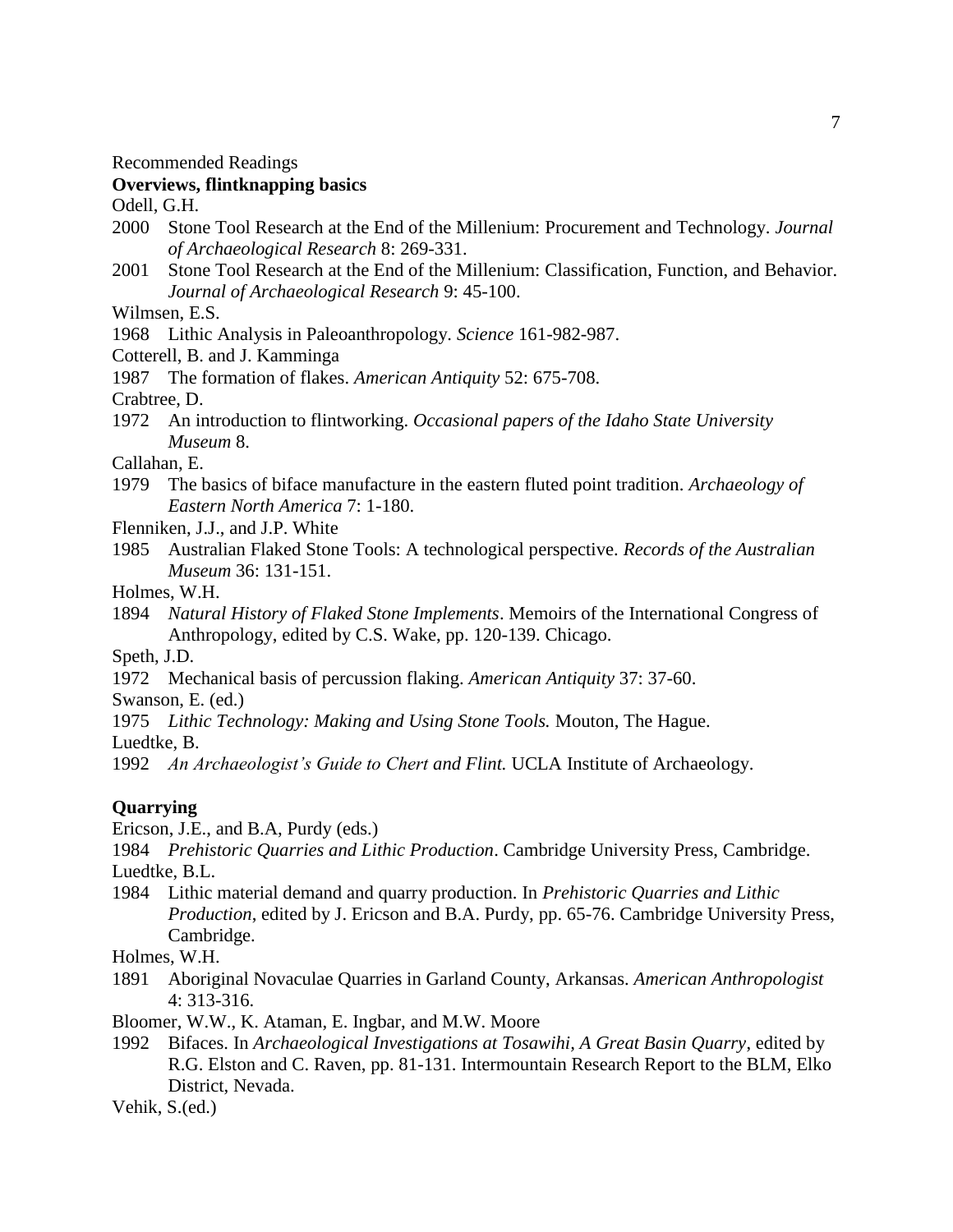1985 *Lithic Resource Procurement: Proceedings from the Second Conference on Prehistoric Chert Exploitation.* Southern Illinois University Center for Archaeological Investigations, Ocaasional Paper No. 4.

Bamforth, D.

1992 Quarries in Context: a regional perspective on lithic procurement. In *Stone tool procurement, production, and distribution in California prehistory*, edited by J. Arnold. Perspectives in California Archaeology Vol. 2, pp. 131-154. Institute of Archaeology, UCLA.

Purdy, B.A.

1984 Quarry studies: technological and chronological significance. In *Prehistoric quarries and lithic production*, edited by J.E. Ericson and B.A. Purdy, pp. 119-127. Cambridge University Press, Cambridge.

#### **Ethnographic Accounts**

Gould, R.A., and S. Saggers

1985 Lithic procurement in central Australia; A closer look at Binford's idea of embeddedness in archaeology. *American Antiquity* 50: 117-136.

Oswalt, W.H.

1973 *Habitat and Technology*. Holt, Rinehart and Winston, New York.

Hampton, O.W.

- 1999 *Culture of Stone: Sacred and Profane Uses of Stone among the Dani.* College Station, Texas A&M Press.
- Jones, R., and N. White
- 1988 Point blank: stone tool manufacture at the Ngilipitji Quarry, Arnhem Land, 1981. In *Archaeology with Ethnography: An Australian Perspective*, edited by B. Meehan and R. Jones, pp. 51-87. Australian National University, Canberra.

Miller, Jr., T.O.

1979 Stonework of the Xeta Indians of Brazil. In *Lithic Use-Wear Analysis*, edited by B. Hayden, pp. 401-407. Academic Press, New York.

Gould, R.

1980 *Living Archaeology*. Cambridge University Press, Cambridge.

Hayden, B.

- 1977 Stone Tool Functions in the Western Desert. In *Stone Tools as Cultural Markers*, edited by R.V.S. Wright, pp. 178-188. Australian Institute of Aboriginal Studies, Canberra.
- 1979 *Paleolithic Reflections: Lithic Technology of the Australian Western Desert*. Canberra, Australian Institute of Aboriginal Studies.
- Hayden, B., and M. Nelson
- 1981 The use of chipped lithic material in the contemporary Maya Highlands. *American Antiquity* 46: 885-898.

Binford, L.R.

- 1986 An Alyawara day: making men's knives and beyond. *American Antiquity* 51: 547-562. Binford, L.R.
- 1977 Forty-seven Trips. In *Stone Tools as Cultural Markers*, edited by R.V.S. Wright, pp. 24- 36. Australian Institute of Aboriginal Studies, Canberra.

Ellis, C.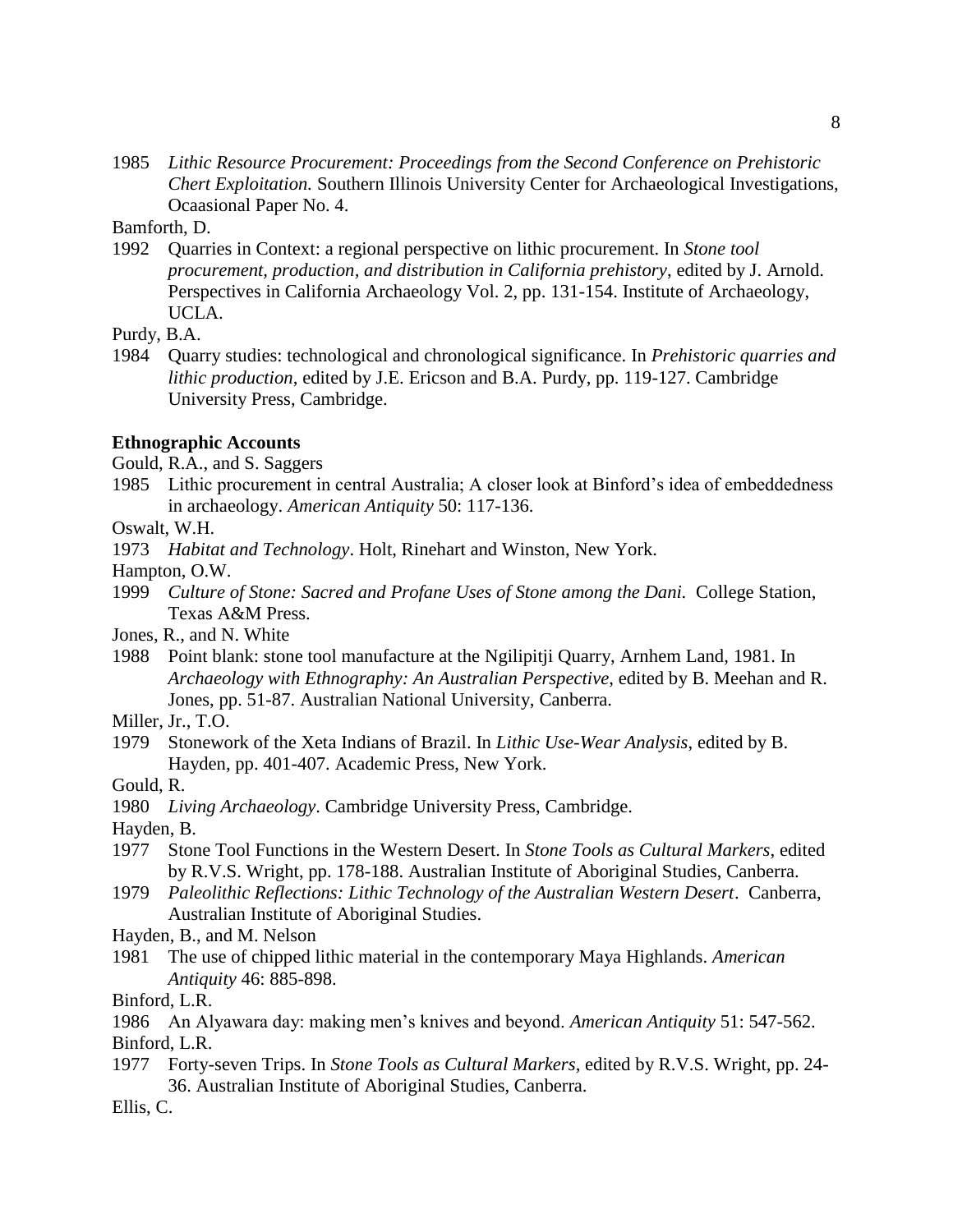1997 Factors influencing the use of stone projectile tips: an ethnographic perspective. In *Projectile Technology*, edited by H. Knecht, pp. 37-78. Plenum, New York.

Gallagher, J.P.

- 1977 Contemporary stone tools in Ethiopia: implications for archeology. *Journal of Field Archaeology* 4: 407-414.
- Gould, R., D. Koster, and A. Sontz
- 1971 The lithic assemblage of the Western Desert aborigines. *American Antiquity* 36: 149-169. Hayden, B. (ed.)
- 1987 *Lithic Studies Among the Contemporary Highland Maya*. University of Arizona Press, Tucson.

Sillitoe, P.

1982 The lithic technology of a Papua New Guinea Highland People. *The Artefact* 7: 19-38. Tindale, N.

1985 Australian Aboriginal Techniques of pressure-flaking stone implements: some personal observations. In *Stone tool analysis: essays in honor of Don E. Crabtree*, edited by M.G. Plew, J.C. Woods, and M. Pavesic, pp. 1-34.. University of New Mexico Press, Albuquerque.

Watson, V.D.

1995 Simple and significant: stone tool production in highland New Guinea. *Lithic Technology* 20(2): 89-99.

#### **Stone tool making methods**

Amick, D. (ed.)

1999 *Folsom Lithic Technology: Explorations in Structure and Variation*. International Monographs in Prehistory Archaeological Series 12. Ann Arbor.

Crabtree, D.E.

- 1966 A Stoneworkers Approach to Analyzing and Replicating the Lindenmeier Folsom. *Tebiwa* 9: 3-39.
- Rosen, S.A.
- 1997 *Lithics After the Stone Age: A Handbook of Stone Tools from the Levant.* Altamira Press, Walnut Creek, CA.

Boldurian, A.T.

1990 *Lithic Technology at the Mitchell Locality of Blackwater Draw: A Stratified Folsom Site in Eastern New Mexico.* Plains Anthropologist Memoir 24.

Bordaz, J.

1970 *Tools of the Old and New Stone Age*. Natural History Press, Garden City.

Bradley, B.A.

1982 Flaked stone technology and typology. In *The Agate Basin Site: A Record of the Paleoindian Occupation of the Northwestern High Plains*, edited G. Frison and D. Stanford, pp. 181-208. Academic Press, New York.

Frison, G.A., and B. Bradley

1980 *Folsom tools and technology at the Hanson Site, Wyoming.* University of New Mexico Press, Albuquerque.

Frison, G., and B. Bradley

1999*The Fenn Cache: Clovis Weapons and Tools.* One Horse Land and Cattle Co., Santa Fe.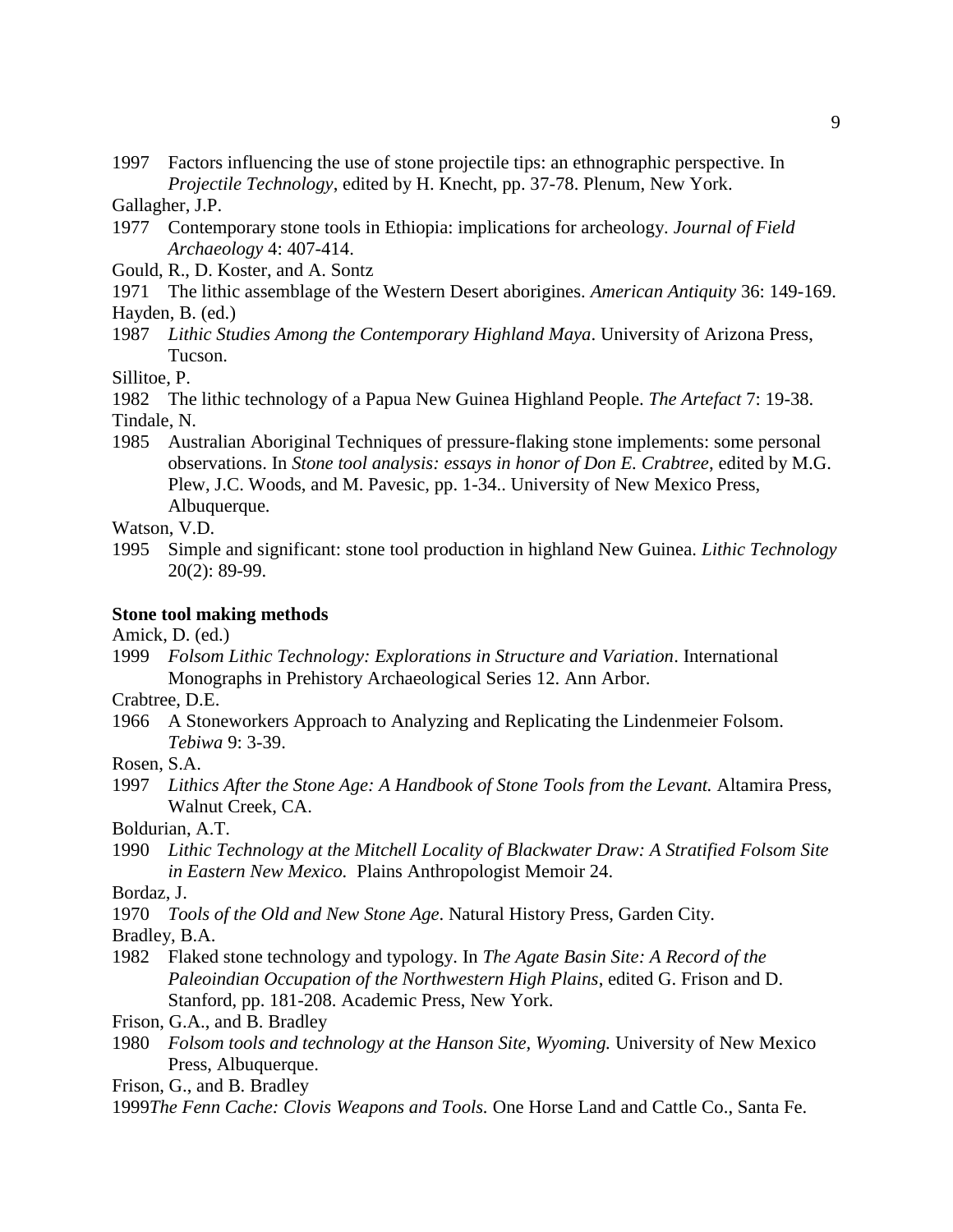### Clark, J.

1982 Manufacture of Mesoamerican prismatic blades: an alternative technique. *American Antiquity* 47: 355-376.

Collins, M.

- 1999 *Clovis Blade Technology.* University of Texas Press. Austin.
- Schick, K.D., and N. Toth
- 1993 *Making Silent Stones Speak*. Simon & Schuster, New York.

Tabarev, A.

1997 Paleolithic edge-shaped microcores and experiments with pocket devices. *Lithic Technology* 22: 139-149.

Kuhn, S.

1995 *Mousterian Lithic Technology: An Ecological Perspective*. Princeton University Press, Princeton. (Chapter 2).

Allchin, B.

1966 *The Stone-Tipped Arrow*. Phoenix House, London.

## **Organization of technology**

Nash, S.E.

1996 Is curation a useful heuristic? In *Stone Tools: Theoretical Insights into Human Prehistory*, edited by G.H. Odell, pp. 81-100. Plenum, New York.

Kuhn, S.

1994 A formal approach to the design and assembly of transported toolkits. *American Antiquity* 59: 426-442.

Elston, R.G.

1990 A Cost-Benefit Model of Lithic Assemblage Variability. In *The Archaeology of James Creek Shelter*, edited by R.G. Elston and E.F. Budy, pp. 153-163. University of Utah Anthropological Papers 115. University of Utah, Salt Lake City.

Shott, M.

1986 Technological organization and settlement mobility: an ethnographic examination. *Journal of Anthropological Research* 42: 15-51.

Kuhn, S.

1991 "Unpacking" reduction: lithic raw material economy in the Mousterian of west-central Italy. *Journal of Anthropological Archaeology* 10: 76-106.

Sellet, F.

1993 Chaîne Opératoire: the concept and its applications. *Lithic Technology* 1:106-112.

Grace, R.

1998The Chaîne Opératoire approach to lithic analysis. <http://www.hf.uio.no/iakk/roger/lithic/opchainpaper.html>

Hughes, R.F.

1998 On Reliability, Validity, and Scale in Obsidian Sourcing Research. In *Unit Issues in Archaeology: Measuring Time, Space, and Material*, edited by A.F. Ramenofsky and A. Steffen, pp. 103-114. University of Utah Press, Salt Lake City.

Ingbar, E.E.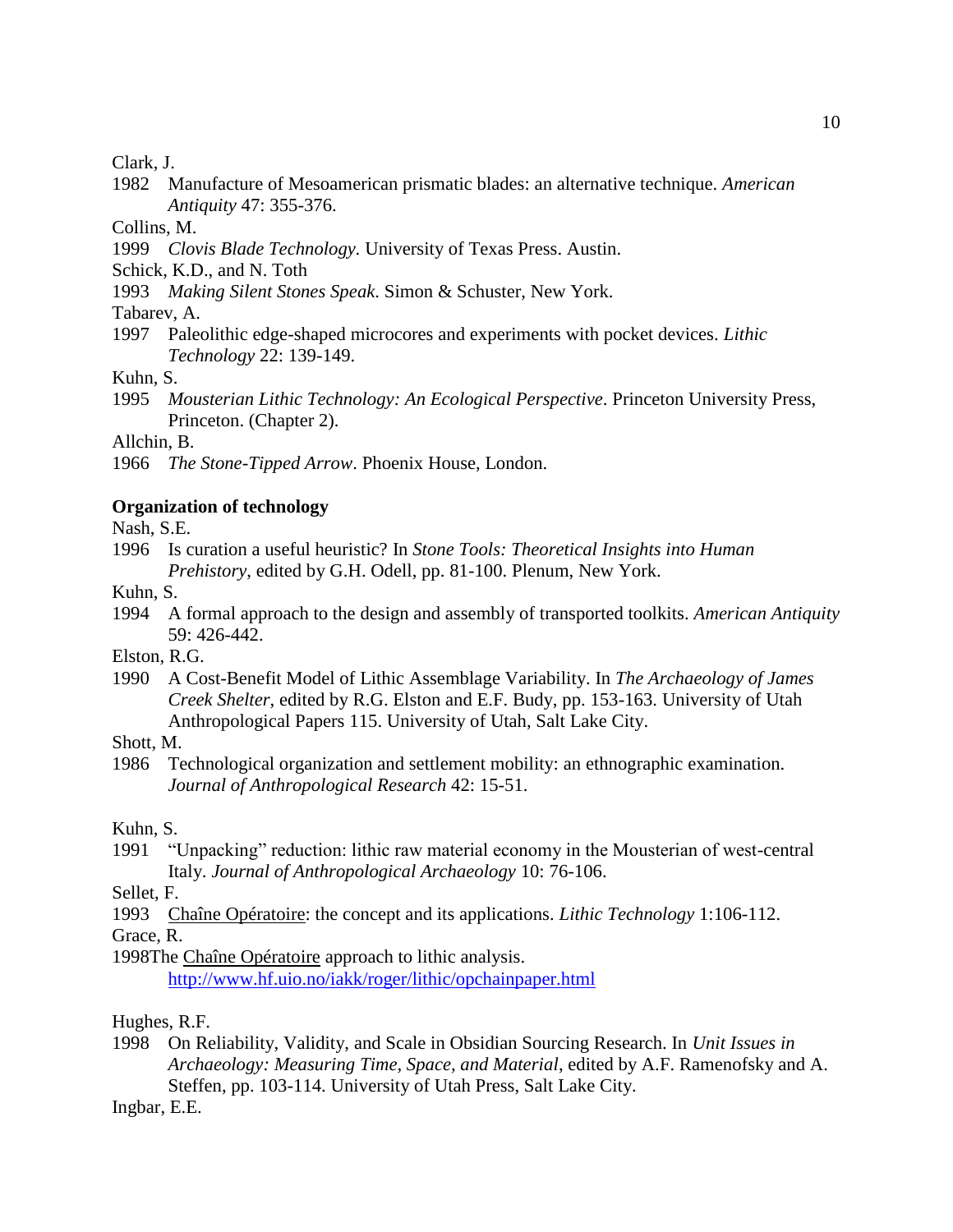1994 Lithic material selection and technological organization. In *The Organization of North American Prehistoric Chipped Stone Technologies*, edited by P.J. Carr, pp. 45-56. International Monographs in Prehistory Archaeological Series 7.

Amick, D.

- 1999 Raw Material Variation in Folsom Stone Tool Assemblages and the Division of Labor in Hunter-Gatherer Societies. In *Folsom Lithic Technology*, edited by D. Amick, pp. 169- 187. International Monographs in Prehistory Archaeological Series 12. Ann Arbor. Amick, D.
- 1995 Raw Material Selection Patterns among Paleoindian Tools from the Black Rock Desert, Nevada. *Current Research in the Pleistocene* 12: 55-57.

Basgall, M.E.

- 2000 Patterns of Toolstone Use in Late-Pleistocene/Early-Holocene Assemblages of the Mojave Desert. *Current Research in the Pleistocene* 17: 4-6.
- Beck, C., and G.T. Jones
- 1990 Toolstone Selection and Lithic Technology in Early Great Basin Prehistory. *Journal of Filed Archaeology* 17: 283-299.
- Wenzel, K.E., and P.H. Shelley
- 2001 What Put the Small in the Arctic Small Tool Tradition: Raw Material Constraints on Lithic Technology at the Mosquito Lake Site, Alaska. In *Lithic Debitage Context, Form, Meaning*, edited by W.A. Andrefsky, pp. 106-125. Salt Lake City, University of Utah Press.
- Andrefsky, W.
- 1994 The Geological Occurrence of Lithic Material and Stone Tool Production Strategies. *Geoarchaeology* 9: 345-362.
- Jones, G.T., C. Beck, and E. Jones
- 1997 Source Provenance of Andesite Artifacts using Non-Destructive XRF Analysis. *Journal of Archaeological Science* 24: 929-943.

## **Heat Treatment**

Ahler, S.A.

- 1983 Heat Treatment of Knife River Flint. *Lithic Technology* 12: 1-8.
- Bleed, P., and M. Meier
- 1980 An Objective Test of the Effects of Heat Treatment on Flakeable Stone. *American Antiquity* 45: 502-507.
- Borradaile, G.J., S.A. Kissin, J.D. Stewart, W.A. Ross, and T. Werner
- 1993 Magnetic and Optical Methods for Detecting the Heat Treatment of Chert. *Journal of Archaeological Science* 20: 57-66.
- Collins, M.B., and J.M. Fenwick
	- 1974 Heat Treating of Chert: Methods of Interpretation and Their Application. *Plains Anthropologisty* 19: 134-145.

Cooper, C.

2002 A study of the morphological changes in Tiger chert resulting from heat treatment. *Lithic Technology* 27: 153-160.

Crabtree, D.E. and R.B. Butler

1964 Notes on Experiments in Flintknapping. 1: Heat Treatment of Silica Materials. *Tebiwa*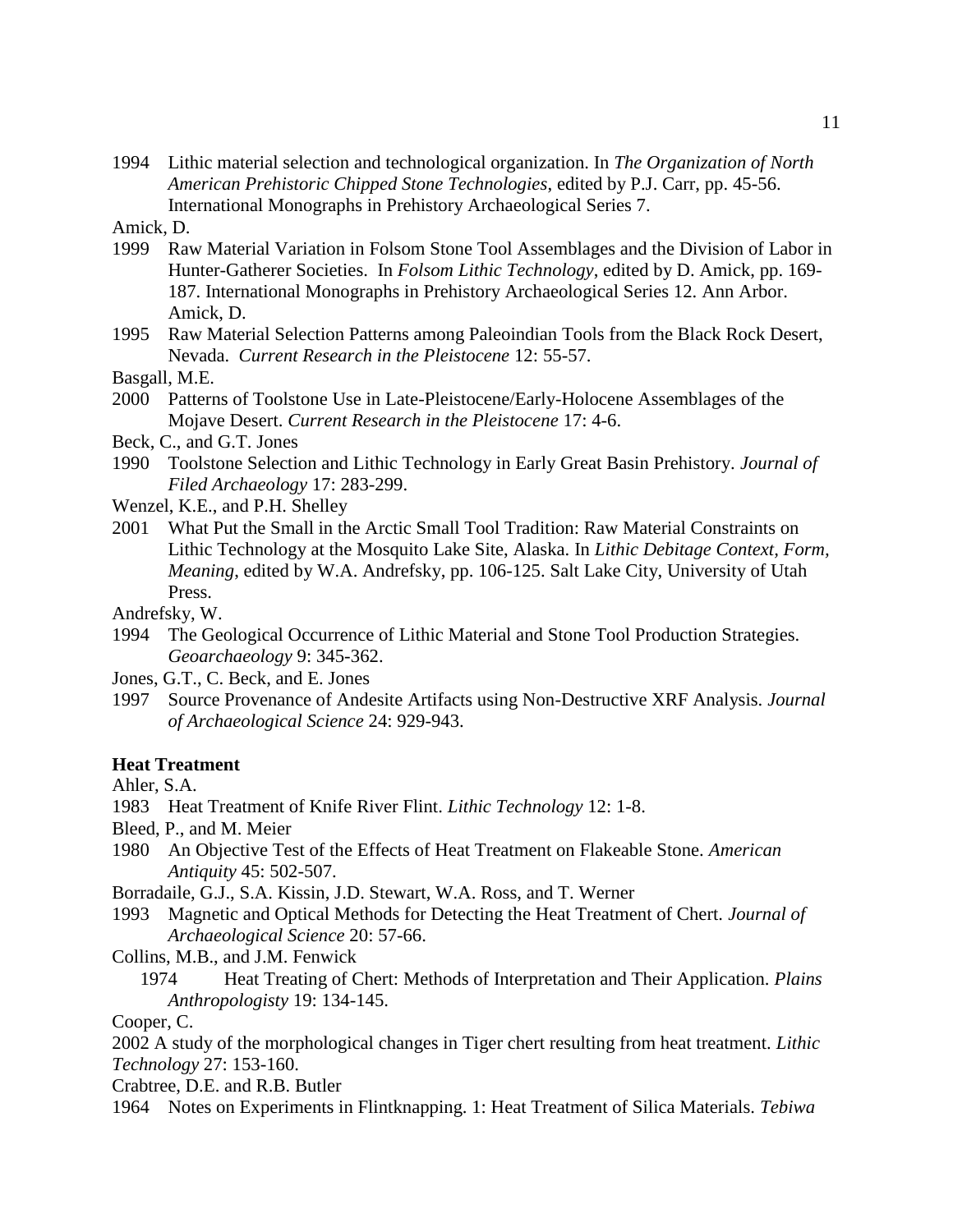7:1-6.

Domanski, M., and J. Webb

- 1992 Effect of Heat Treatment on Siliceous Rocks Used in Prehistoric Lithic Technology. *Journal of Archaeological Science* 19: 601-614.
- Dunnell, R., P.T. McCutcheon, M. Ikeya, and S. Toyoda
- 1994 Heat treatment of Mill Creek cherts in Missouri. *Journal of Archaeological Science* 21: 79-90.
- Gregg, M.I., and R.J. Grybush
- 1976 Thermally Altered Siliceous Stone from Prehistoric Contexts: Unintentional vs. Intentional Alteration. *American Antiquity* 41: 189-192.
- Griffiths, D.R. C.A. Bergman, C.J. Clayton, K. Ohnuma, G.V. Robins, and N.J. Seeley
- 1986 Experimental Investigations of the Heat Treatment of Flint. In *The Human Use of Flint and Chert*, edited by G. de G. Sieveking and M.H. Newcomer, pp. 43-52. Cambridge University Press, New York.
- Hester, T.R.
- 1972 Ethnographic Evidence for the Thermal Alteration of Siliceous Stone. *Tebiwa* 12: 63-65. Mandeville, M.D.
- 1973 A Consideration of the Thermal Pretreatment of Chert. *Plains Anthropologist* 19: 146- 148.
- Olausson, D.S. and L. Larsson
- 1982 Testing for the Presence of Thermal Pretreatment of Flint in the Mesolithic and Neolithic of Sweden. *Journal of Archaeological Science* 9: 275-285.
- Patterson, L.W.
- 1995 Thermal Damage of Chert. *Lithic Technology* 20: 72-80.
- Price, T.D., S. Chappell, and D.J. Ives
- 1982 Thermal Alteration of Mesolithic Assemblages. *Proceedings of the Prehistoric Society* 48: 467-485.
- Purdy, B.A.
- 1974 Investigations Concerning the Thermal Alteration of Silica Minerals: An Archaeological Approach *Tebiwa* 17: 37-66.
- Rick, J.W.
- 1978 *Heat Altered Cherts of the Lower Illinois Valley: An Experimental Study in Prehistoric Technology.* Prehistoric Records 2. Northwestern University Archaeological Program, Evanston.
- Rick, J., and S. Chappell
- 1983 Thermal alteration of silica materials in technological and functional perspective. *Lithic Technology* 12: 69-80.
- Schindler, D., Hatch, J., Hay, C., and R. Bradt
- 1982 Aboriginal thermal alteration of a central Pennsylvania jaspar: analytical and behavioral implications. *American Antiquity* 47: 526-544.
- O'Connell, J.F.
- 1977 Aspects of variation in central Australian lithic assemblages. In *Stone Tools as Cultural Markers*, edited by R.V.S. Wright, pp. 269-281. Australian Institute of Aboriginal Studies, Canberra.

Bamforth, D.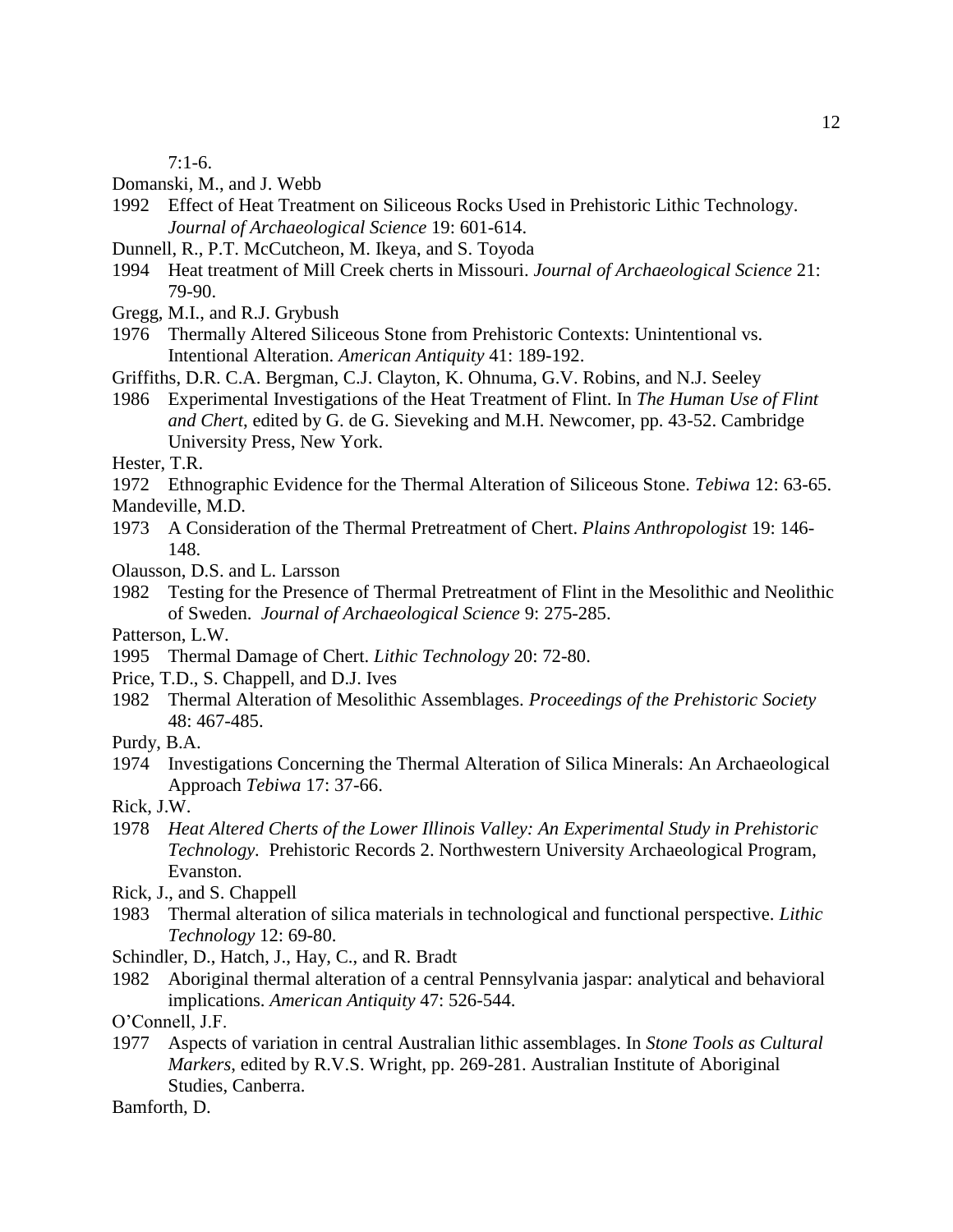1990 Settlement, raw material and lithic procurement in the central Mojave Desert. *Journal of Anthropological Archaeology* 9: 70-104.

Close, A.

1999 Distance and decay: An Uneasy Relationship. *Antiquity* 73: 24-32.

Newman, J.

1994 The effects of distance on lithic material reduction technology. *Journal of Field Archaeology* 21: 491-501.

#### **Debitage Analysis**

- Bradbury, A.P., and P.J. Carr
- 1999 Examining stage and continuum models of flake debris analysis: An experimental approach. *Journal of Archaeological Science* 26: 105-116.

Ahler, S.

- 1989 Mass analysis of flaking debris: studying the forest rather than the tree. In *Alternative Approaches to Lithic Analysis*, edited by D.O. Henry and G.H. Odell. Archaeological Papers of the American Anthropological Association 1: 85-118. (Portions of this can be skimmed)
- Larson, M.L., and M. Kornfeld
- 1997 Chipped stone nodules: theory, method and examples. *Lithic Technology* 22(1): 4-18 Sullivan, A.P., and K.C. Rozen
- 1985 Debitage analysis and archaeological interpretation. *American Antiquity* 50: 755-779. Shott, M.
- 1994 Size and form in the analysis of flake debris: review and recent approaches. *Journal of Archaeological Method and Theory* 1:69-110.
- Ingbar, E.E., Larson, M.L., and B.A. Bradley
- 1989 A nontypological approach to debitage analysis. In *Experiments in Lithic Technology*, edited by D. Amick and R. Mauldin, pp. 117-136. British Archaeological Reports–Series 528.

Shott, M.

1996 Stage versus continuum in the debris assemblage from the production of a fluted biface. *Lithic Technology* 21(1): 6-22.

Prentiss, W.C., and E. J. Romanski

- 1989 Experimental evaluation of Sullivan and Rozen's debitage typology. In *Experiments in Lithic Technology*, edited by D. Amick and R. Mauldin, pp. 89-100. British Archaeological Reports–Series 528.
- Amick, D.S., and R.P. Mauldin
- 1997 Effects of raw material on flake breakage patterns. *Lithic Technology* 22(1): 18-32.
- Dibble, H.L., and A. Pelcin
- 1995 The effect of hammer mass and velocity on flake mass. *Journal of Archaeological Science* 22: 429-439.
- Dibble, H.L., and J. Whittaker
- 1981 New experimental evidence on the relation between percussion flaking and flake variation. *Journal of Archaeological Science* 6: 283-296.

Pelcin, A.W.

1997 The effect of core's surface morphology on flake attributes: evidence from a controlled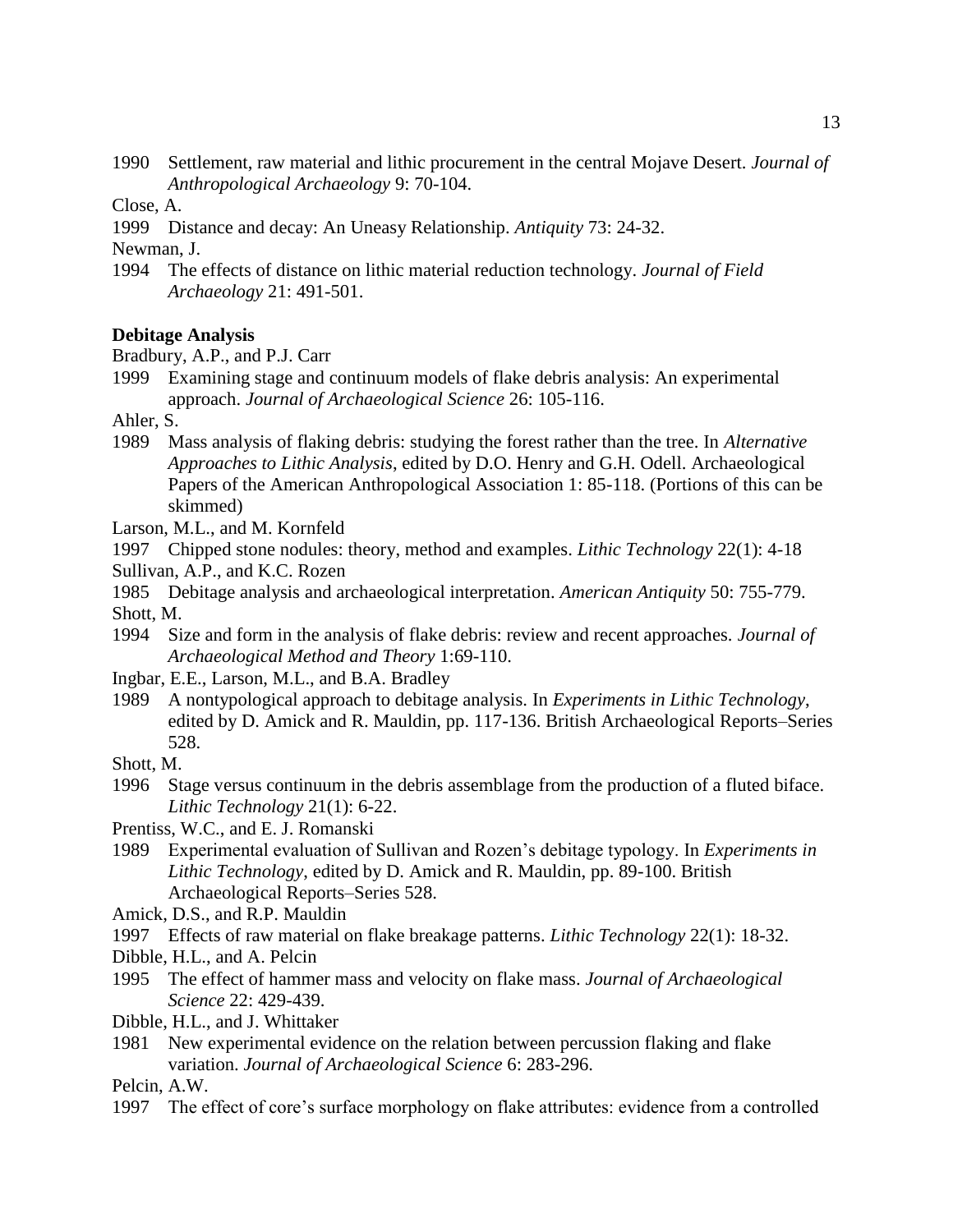experiment. *Journal of Archaeological Science* 24: 749-756.

- Pelcin, A.W.
- 1997 The formation of flakes: the role of platform thickness and exterior platform angle in the production of flake initiations and terminations. *Journal of Archaeological Science* 24: 1107-1113.
- Shott, M.J., A.P. Bradbury, P.J. Carr, and G.H. Odell
- 2000 Flake Size from Platform Attributes: Predictive and Empirical Approaches. *Journal of Archaeological Science* 27: 877-894.
- Davis, Z.J., and J.J. Shea
- 1998 Quantifying lithic curation: an experimental test of Dibble and Pelcin's original flake-tool mass predictor. *Journal of Archaeological Science* 25: 603-610 (Dibble's response follows this article).
- Dibble, H.L.
- 1997 Platform variability and flake morphology: a comparison of experimental and archaeological data and implications for interpreting prehistoric lithic technological strategies. *Lithic Technology* 22(2): 150-170.
- Patterson, L.W.
- 1990 Characteristics of bifacial reduction flake size distribution. *American Antiquity* 55: 550- 558.
- Stahle, D.W., and J.E. Dunn
- 1982 An analysis and application of the size distribution of waste flakes from the manufacture of bifacial stone tools. *World Archaeology* 14: 84-96.
- Andrefsky, W.A.
- 2001 Emerging Directions in Debitage Analysis. In *Lithic Debitage Context, Form, Meaning*, edited by W.A. Andrefsky, pp. 2-14. Salt Lake City, University of Utah Press.
- Carr, P.J., and A.P. Bradbury
- 2001 Flake Debris Analysis, Levels of Production, and the Organization of Technology. In *Lithic Debitage Context, Form, Meaning*, edited by W.A. Andrefsky, pp. 126-146. Salt Lake City, University of Utah Press.
- Bradbury, A.P., and P.J. Carr
- 1995 Flake typologies and alternative approaches: an experimental assessment. *Lithic Technology* 20: 100-115.
- Kujit, I., W.C. Prentiss, and D.l. Pokotylo
- 1995 Bipolar reduction: an experimental study of debitage variability. *Lithic Technology* 20: 116-127.
- Steffen, A., E. J. Skinner, and P. Ainsworth
- 1998 A view to the core: technological units and debitage analysis. In *Unit Issues in Archaeology: Measuring Time, Space, and Material*, edited by A. F. Ramenofsky and A. Stefan, pp. 131-146. University of Utah Press, Salt Lake City.
- Dibble, H.L., and M.C. Bernard
- 1980 A comparative study of basic edge angle measurement techniques. *American Antiquity* 45: 857-865.
- Hayden, B., and W. K. Hutchings
- 1989 Wither the billet flake? In *Experiments in Lithic Technology*, edited by D. Amick and R. Mauldin, pp. 235-258. British Archaeological Reports–Series 528.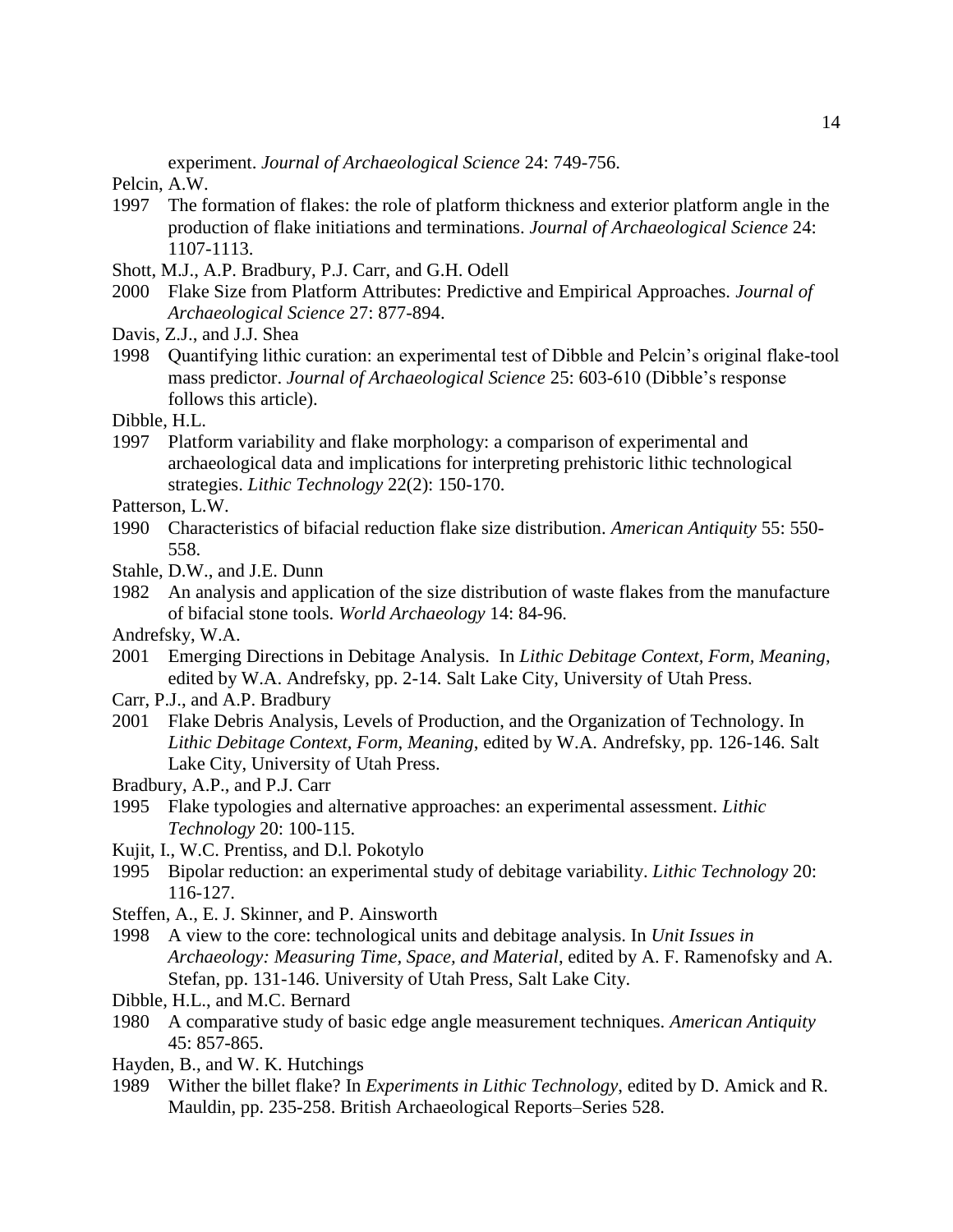Jeske, R.J. and R. Lurie

1993 The archaeological visibility of bipolar technology: an example from the Koster Site. *Midcontinental Journal of Archaeology* 18: 131-160.

Shott, M.J.

1989 Bipolar industries: ethnographic evidence and archaeological implications. *North American Archaeologist* 10: 1-24.

Goodyear, A.C.

1993 Tool kit entropy and bipolar reduction: a study of interassemblage lithic variability among paleo-indian sites in the northeastern United States. *North American Archaeologist* 14: 1-23.

LeBlanc, R.

1992 Wedges, pieces esquillees, bipolar cores, and other things: an alternative to Shott's view of bipolar industries. *North American Archaeologist* 13: 1-14.

Larson, M.L.

1994 Toward a holistic analysis of chipped stone assemblages. In *The Organization of North American Prehistoric Chipped Stone Technologies*, edited by P.J. Carr, pp. 57-69. International Monographs in Prehistory Archaeological Series 7.

Morrow, T.A.

1997 A chip off the old block: alternative approaches to debitage analysis. *Lithic Technology* 22: 51-69.

Magne, M.

1985 *Lithics and Livelihood: Stone Tool Technologies of Central and Southern Inerior British Columbia.* National Museum of Man Mercury Series No. 133. Ottawa. (See chapter 4).

Magne, M.

1989 Lithic reduction stages and assemblage formation processes. In *Experiments in Lithic Technology*, edited by D. Amick and R. Mauldin, pp. 15-32. British Archaeological Reports–Series 528.

Mauldin, R.P., and D.S. Amick

1989 Investigating patterning in debitage from experimental bifacial core reduction. In *Experiments in Lithic Technology*, edited by D. Amick and R. Mauldin, pp. 67-88. British Archaeological Reports–Series 528.

# **Style**

Bettinger, R.L., J.F. O'Connell, and D.H. Thomas

- 1991 Projectile points as time markers in the Great Basin. *American Anthropologist* 93: 166- 172.
- Binford, L.R., and S.R. Binford
- 1966 A Preliminary Analysis of Functional Variability in the Mousterian of Levallois Facies. *American Anthropologist* 68: 238-295.
- Bordes, F., and D. deSonneville-Bordes

1970 The Significance of Variability in Paleolithic Assemblages. *World Archaeology* 2: 61-73. Beck, C.

1998 Projectile Point Types as Valid Chronological Units. In *Unit Issues in Archaeology: Measuring Time, Space, and Material*, edited by A. F. Ramenofsky and A. Stefan, pp. 21-40. University of Utah Press, Salt Lake City.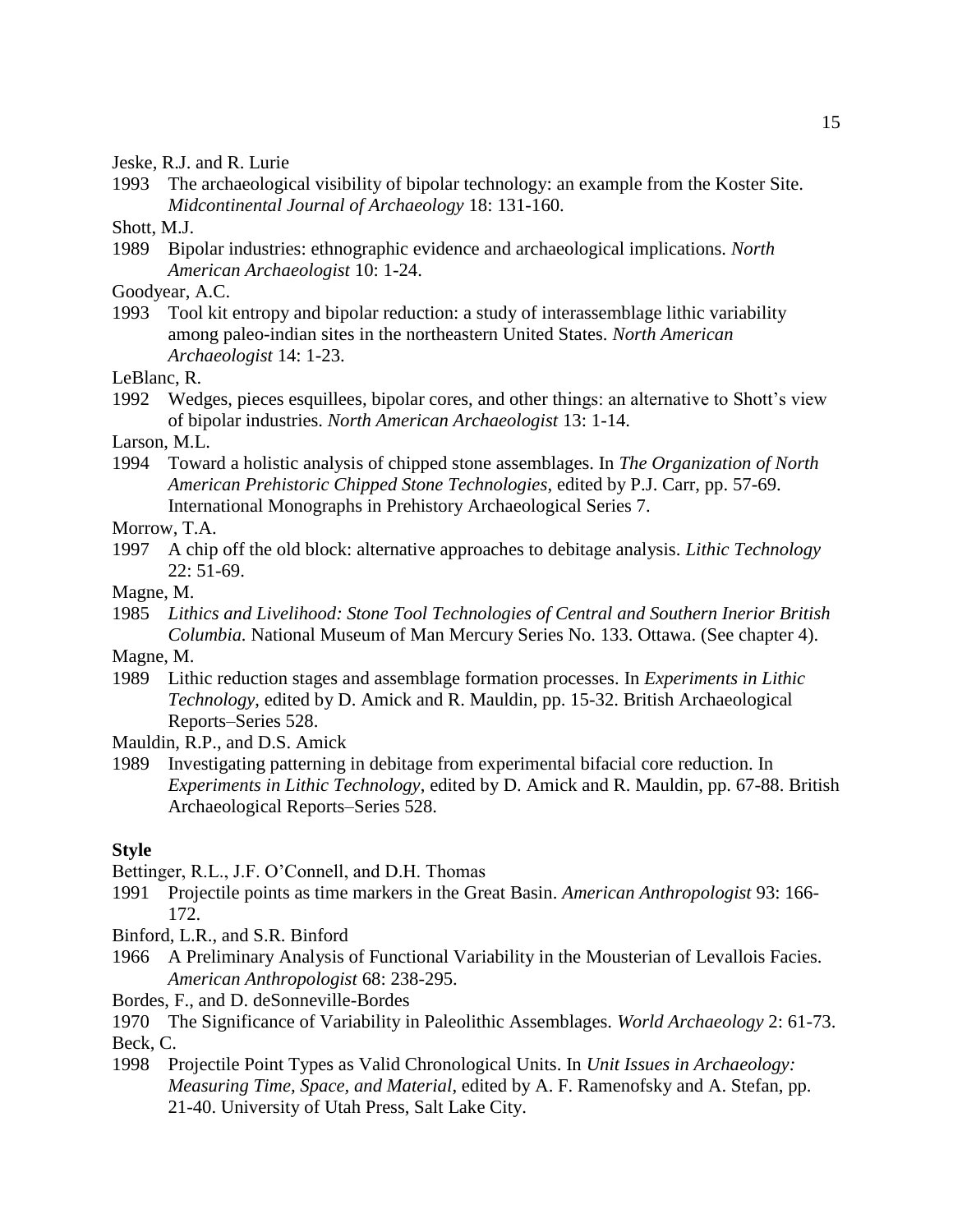Read, D., and G. Russell

1996 A method for taxonomic typology construction and an example: utilized flakes. *American Antiquity* 61: 663-684.

Kuhn, S.

1992 Blank form and reduction as determinants of Mousterian scraper morphology. *American Antiquity* 57: 115-128.

Flenniken, J.J., and A. Raymond

1986 Morphological projectile point typology: replication, experimentation, and technological analysis. *American Antiquity* 51: 603-614.

Thomas, D.H.

1986 Points on points: a reply to Flenniken and Raymond. *American Antiquity* 51: 619-627. Rondeau, M.F.

1996 When is an Elko? In *Stone Tools: Theoretical Insights into Human Prehistory*, edited by G.H. Odell, pp. 229-244. Plenum, New York.

Dibble, H.L.

1995 Middle Paleolithic scraper reduction: background, clarification, and review of evidence to date. *Journal of Archaeological Method and Theory* 2: 299-368.

Towner, R.H., and M. Warburton

1990 Projectile point rejuvenation: a technological analysis. *Journal of Field Archaeology* 17: 311-321.

Dunnell, R.C.

1978 Style and Function: A Fundamental Dichotomy. *American Antiquity* 43: 192-202.

Ford, James A.

1954 The Type Concept Revisited. *American Anthropologist* 56: 42-53.

Spaulding, A.C.

1953 Statistical Techniques for the Discovery of Artifact Types. *American Antiquity* 18: 305- 313.

1954 Reply to Ford. *American Anthropologist* 56: 112-114.

Krieger, A.D.

1944 The Typology Concept. *American Antiquity* 9: 271-288.

Conkey, M.W., and C.A. Hastorf (eds.)

1990 *The Uses of Style in Archaeology*. Cambridge University Press, Cambridge.

Yerkes, R., and N. Kardulias

1993 Recent developments in the analysis of lithic artifacts. *Journal of Archaeological Research* 1:89-119

## **Style**

Eerkens, J., and R.L. Bettinger

2001 Techniques for assessing standardization in artifact assemblages: can we scale material variability? *American Antiquity* 66: 493-504.

Bettinger, R.L., and J. Eerkins

1997 Evolutionary Implications of Metrical Variation in Great Basin Projectile Points, in *Rediscovering Darwin: Evolutionary Theory and Archeological Explanation,* edited by C. M. Barton and G.A. Clark, pp. 177-191. Archeological Papers of the American Anthropological Association No. 7.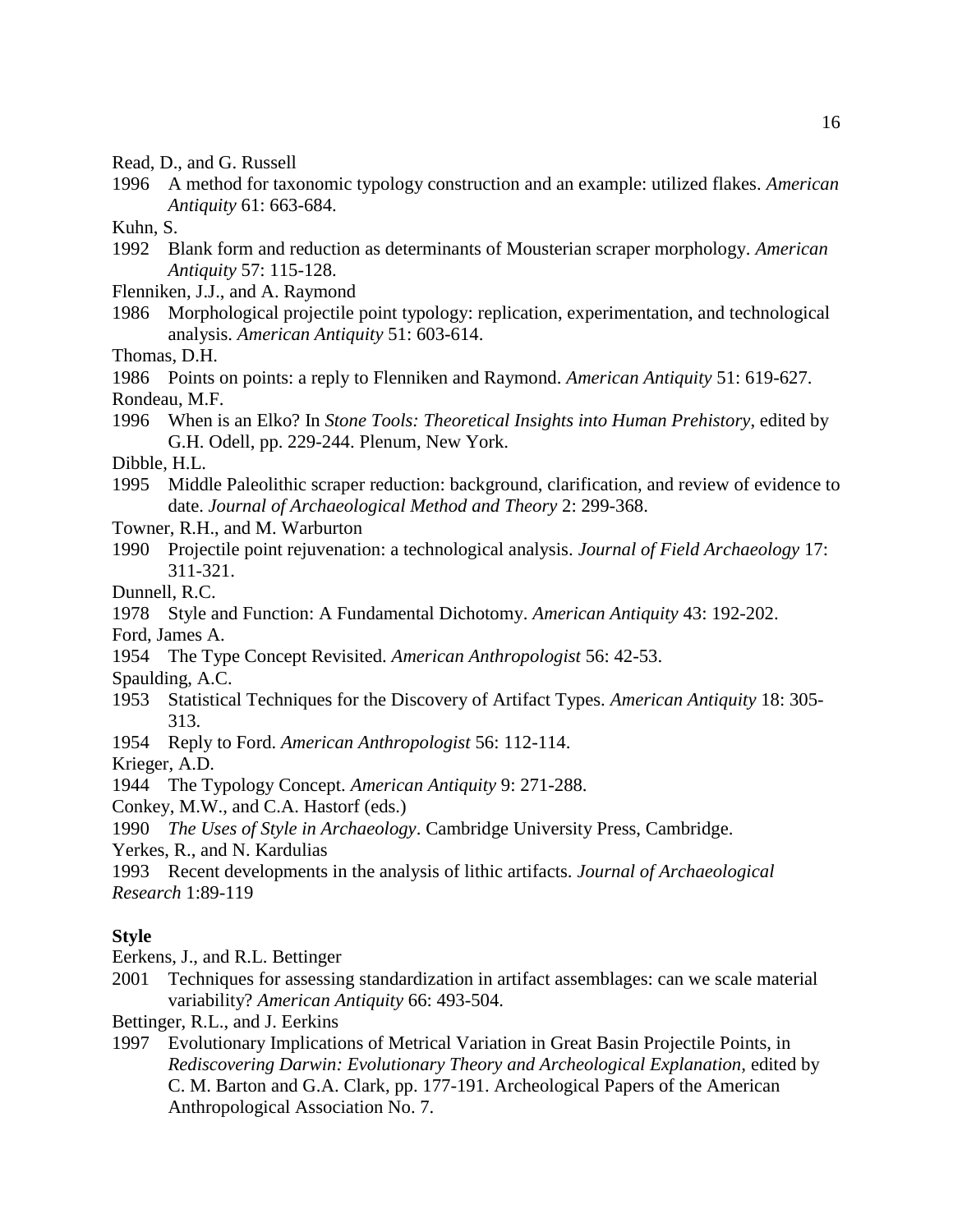Close, A.

1989 Identifying style in stone artefacts: a case study from the Nile Valley. In *Alternative Approaches to Lithic Analysis*, edited by D.O. Henry and G.H. Odell. Archaeological Papers of the American Anthropological Association 1: 3-26.

Weissner, P.

1983 Style and social information in Kalahari San projectile points. *American Antiquity* 48: 253-277.

Morrow, J.E., and T.A. Morrow

1999 Geographic Variation in Fluted Projectile Points: A Hemispheric Perspective. *American Antiquity* 64: 215-230.

Knecht, H.

1997 Projectile points of bone, antler and stone: experimental explorations of manufacture and use. In *Projectile Technology*, edited by H. Knecht, pp. 191-212. Plenum, New York.

Griffin, P.B.

- 1997 Technology and variation in arrow design among the Agta of Northeastern Luzon. In *Projectile Technology*, edited by H. Knecht, pp. 267-286. Plenum, New York.
- Clark, G.A.
- 1989 Romancing the stones: biases, style and lithics at La Riera. In *Alternative Approaches to Lithic Analysis*, edited by D.O. Henry and G.H. Odell. Archaeological Papers of the American Anthropological Association 1: 27-50.

Flenniken, J.J.

1985 Reduction sequences as cultural markers. In *Stone tool analysis: essays in honor of Don E. Crabtree*, edited by M.G. Plew, J.C. Woods, and M. Pavesic, pp. 265-276. University of New Mexico Press, Albuquerque.

White, J.P., N. Mojeska, and I. Hipuya

1977 Group definitions and mental templates, an ethnographic experiment. In *Stone Tools as Cultural Markers*, edited by R.V.S. Wright, pp. 380-390. Australian Institute of Aboriginal Studies, Canberra.

#### **Microwear**

Cahen, D., Keeley, L.H., and F.L. Van Nooten

1979 Stone tools, tool kits, and human behavior in prehistory. *Current Anthropology* 20: 661- 683.

Hayden, B. (ed.)

1970 *Lithic Use-Wear Analysis.* Academic Press, New York.

Nance, J.D.

1971 Functional Interpretations from Microscopic Analysis. *American Antiquity* 36: 361-366. Bamforth, D.

1988 Investigating microwear polishes with blind tests: the institute results in context. *Journal of Archaeological Science* 15: 11-23.

Hayden, B.

1979 Stone tool functions in the Western Desert. In *Stone Tools as Cultural Markers*, edited by R.V.S. Wright, pp. 178-188. Australian Institute of Aboriginal Studies, Canberra.

Juel-Jensen, H.

1988 Functional analysis of prehistoric flint tools by high-power microscopy: a review of West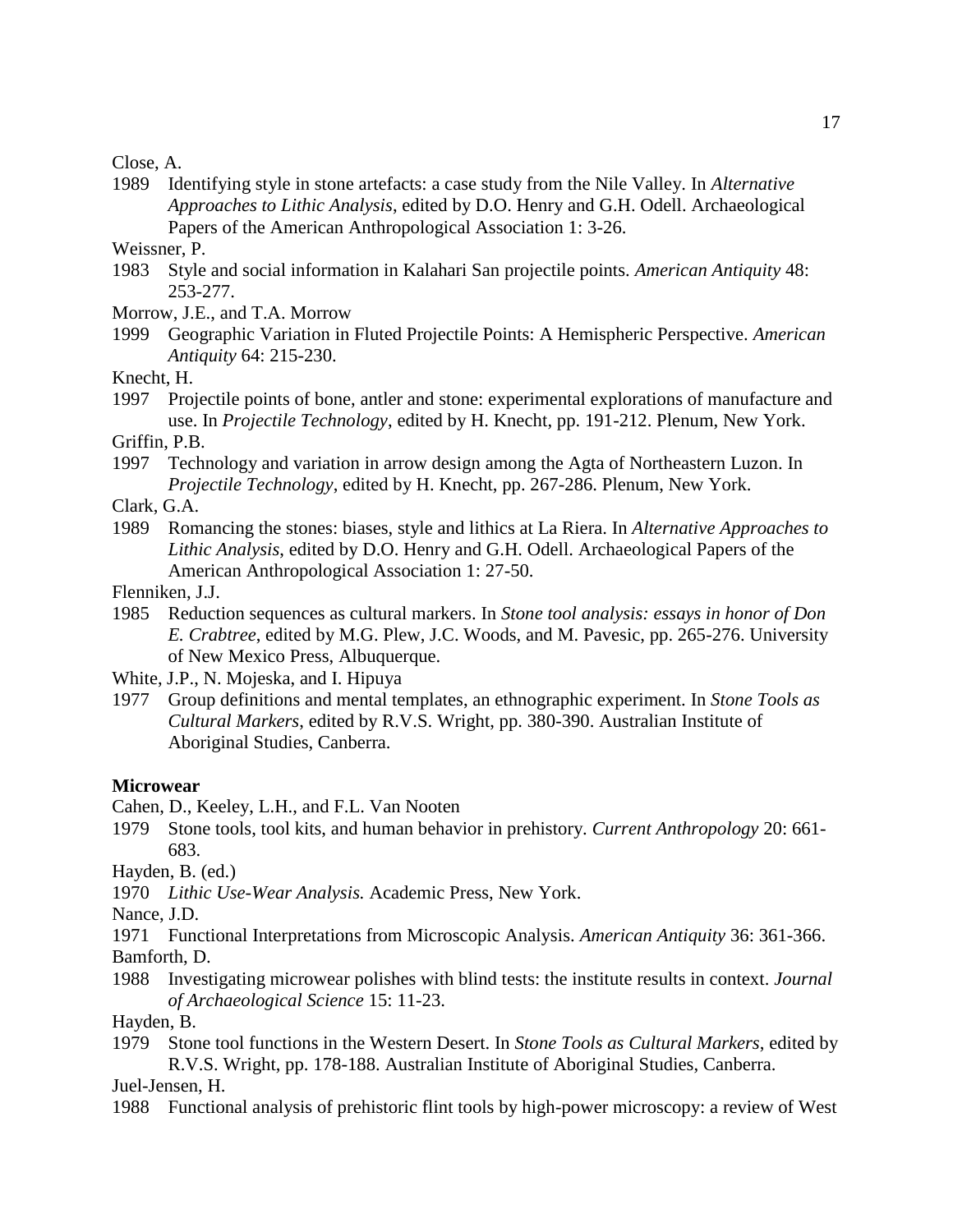European research. *Journal of World Prehistory* 2: 53-88.

Kay, M.

1996 Microwear analysis of some Clovis and experimental chipped stone tools. In *Stone Tools: Theoretical Insights into Human Prehistory*, edited by G.H. Odell, pp. 315-344. Plenum, New York.

Keeley, L.

1980 *Experimental determination of stone tool uses: a microwear analysis.* University of Chicago Press, Chicago.

Frison, G.C.

1968 A functional analysis of certain chipped stone tools. *American Antiquity* 33: 149-155.

Hayden, B. (ed.)

1979 *Lithic Use-Wear Analysis*. Academic Press, New York.

Plew, M.G. and J.C. Woods

1985 Observation of edge damage and technological effects on pressure-flaked stone tools. In *Stone tool analysis: essays in honor of Don E. Crabtree*, edited by M.G. Plew, J.C. Woods, and M. Pavesic, pp. 211-. University of New Mexico Press, Albuquerque.

Tringham, R.

- 1974 Experimentation in the formation of edge damage: a new approach to lithic analysis. *Journal of Field Archaeology* 1:171-196.
- Vaughan, P.

1985 *Use-Wear Analysis of Flaked Stone Tools.* University of Arizona Press, Tucson. Yerkes, R., and N. Kardulias

1993 Recent developments in the analysis of lithic artifacts. *Journal of Archaeological Research* 1:89-119 (use-wear section).

# **Groundstone**

Adams, J.

1997 *Manual for a Technological Approach to Ground Stone Analysis*. Center for Desert Archaeology, Tucson.

2002 *Ground Stone Analysis: A Technological Approach.* University of Utah Press, Salt Lake City.

Kamp, K.A.

1995 A Use-Wear Analysis of the Function of Basalt Cylinders. *Kiva* 61: 109-119.

## **Week 9: recommended**

Bartram, L.E., Jr.

1997 A comparison of Kua (Botswana) and Hadza (Tanzania) bow and arrow hunting. In *Projectile Technology*, edited by H. Knecht, pp. 321-344. Plenum, New York

Beck, C.

1995 Functional Attributes and the Differential Persistence of Great Basin Dart Forms. *Journal of California and Great Basin Anthropology* 17: 222-243.

Raymond, A.

1986 Experiments in the Function and Performance of the Weighted Atlatl. *World Archaeology* 18: 153-177.

# **Refitting**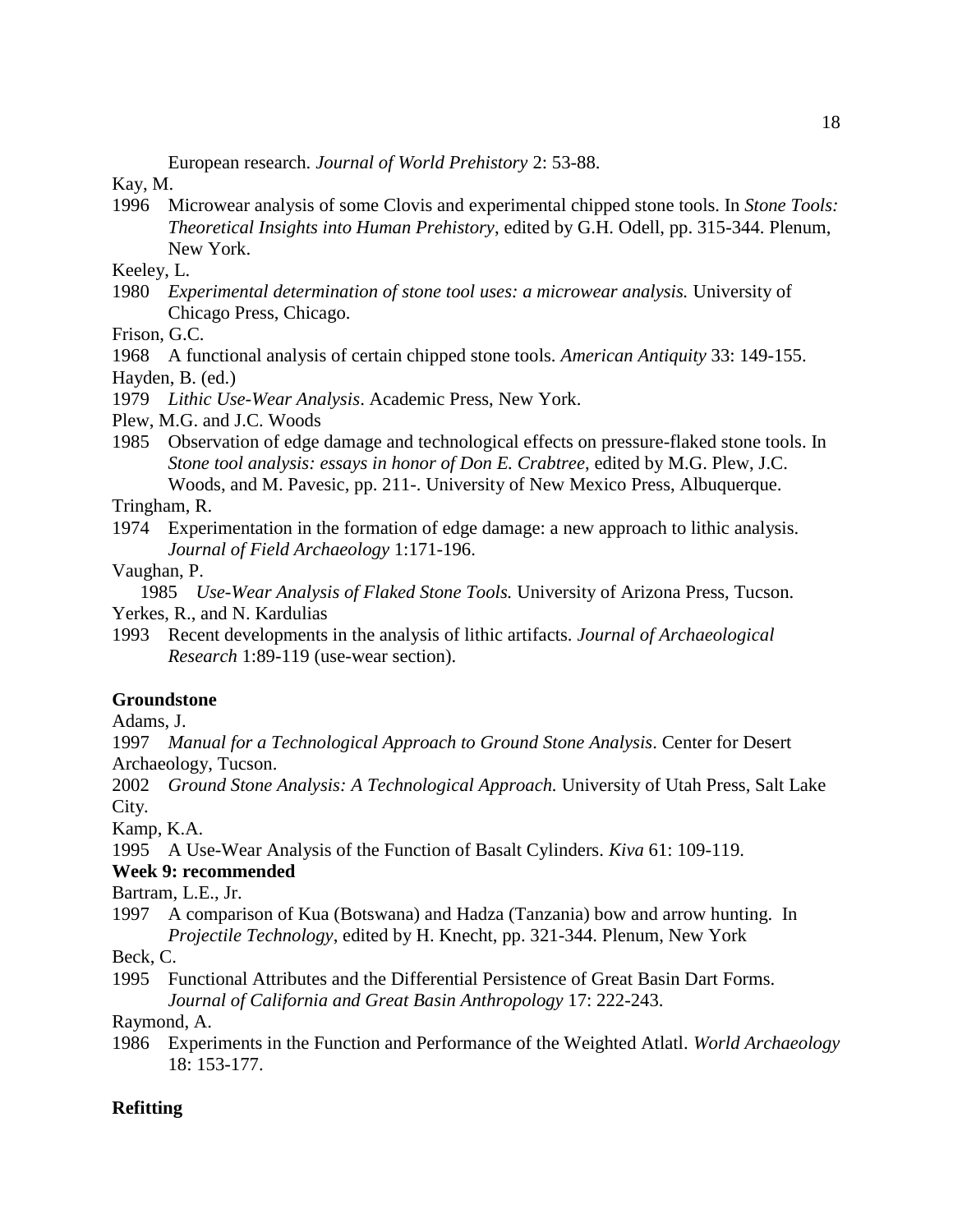#### Close, A.

2000 Reconstructing Movement in Prehistory. *Journal of Archaeological Method and Theory* 7: 49-77.

Cooper, C.

- 2002 *Refitting the Southsider Lithic Assemblage: Determining Extent of Site Disturbance*. MA thesis, Department of Anthropology, University of Wyoming.
- McBreaty, S., Bishop, L., Plummer, T., Dewer, R., and N. Conard
- 1998 Tools underfoot: human trampling as an agent of lithic artifact edge modification. *American Antiquity* 63: 108-130.

Hiscock, P.

2002 Quantifying the Size of Artefact Assemblages. *Journal of Archaeological Science* 29: 251-258.

### **Technological Organization**

Parry, W.J., and R.L. Kelly

1987 Expedient core technology and sedentism. In *The Organization of Core Technology*, edited by J.K. Johnson and C.A. Morrow, pp. 285-304. Westview, Boulder.

Andrefsky, W.

1994 Raw material availability and the organization of technology. *American Antiquity* 59: 21- 35.

Bamforth, D.

1991 Technological organization and hunter-gatherer land use: a California example. *American Antiquity* 56: 216-234.

Tomka, S.

2001 The Effect of Processing Requirements on Reduction Strategies and Tool Form: A New Perspective. In *Lithic Debitage Context, Form, Meaning*, edited by W.A. Andrefsky, pp. 207-224. Salt Lake City, University of Utah Press.

Hughes, S.

1998 Getting to the Point: Evolutionary Change in Prehistoric Weaponry. *Journal of Archaeological Method and Theory* 5: 345-408.

Lemonier, P.

1992 Elements for an anthropology of technology. *Anthropological Papers of the Museum of Anthropology* No 88. University of Michigan, Ann Arbor, MI.

### **Regional Studies**

Kelly, R.L.

2001 *Prehistory of the Carson Desert and Stillwater Mountains, Nevada: Environment, Mobility and Subsistence.* University of Utah Anthropological Papers 123. Chapter 4, 6.

Amick, D.S.

1994 Technological Organization and the structure of inference in lithic analysis: an examination of Folsom hunting behavior in the American Southwest. In *The Organization of North American Prehistoric Chipped Stone Technologies*, edited by P.J. Carr, pp. 9-34. International Monographs in Prehistory Archaeological Series 7.

Thacker, P.T.

1996 Hunter-gatherer lithic economy and settlement systems: understanding regional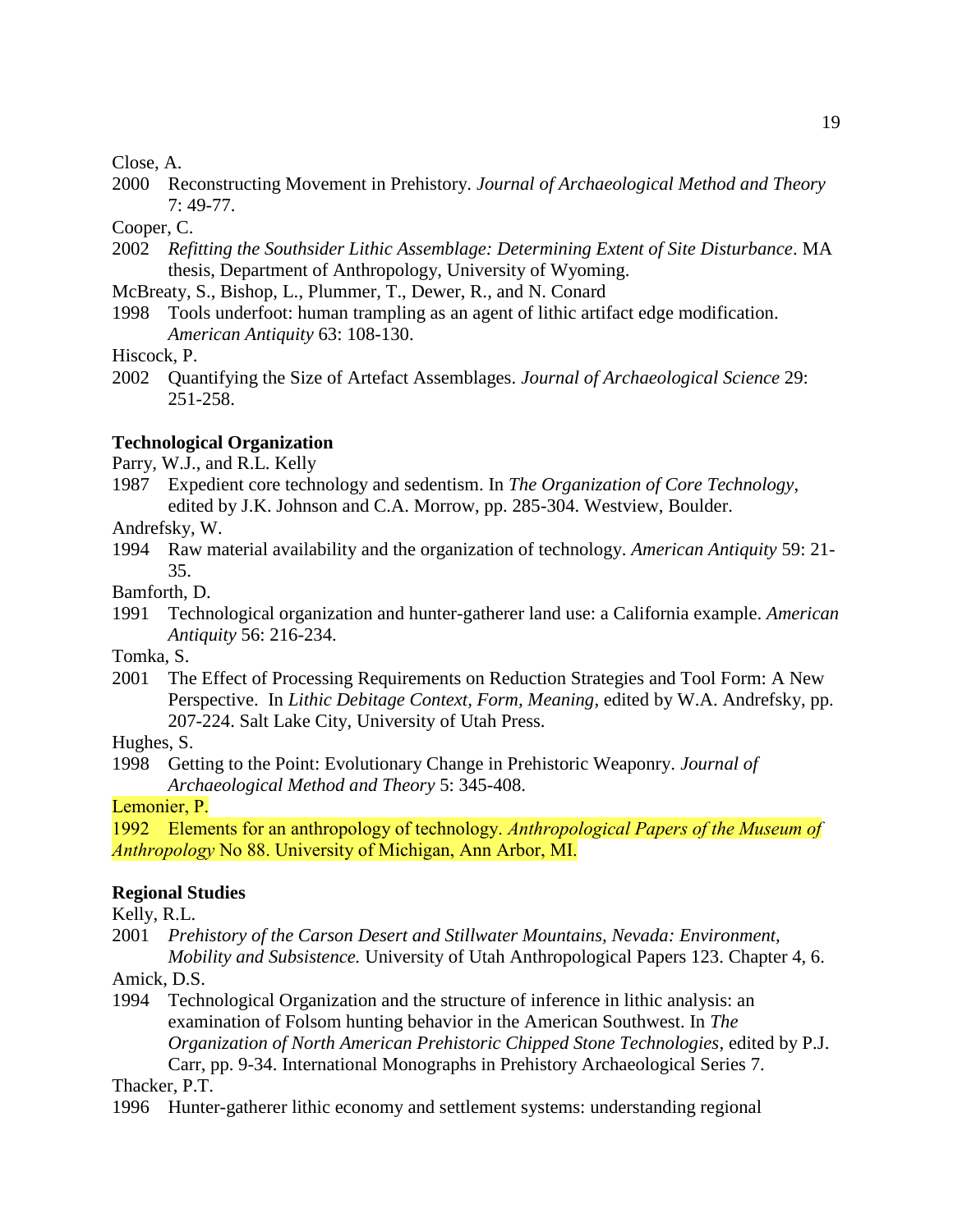assemblage variability in the upper Paleolithic of Portuguese Estremadura. In *Stone Tools: Theoretical Insights into Human Prehistory*, edited by G.H. Odell, pp. 101-128. Plenum, New York.

- Roth, B.J., and H.L. Dibble
- 1998 Production and transport of blanks and tools at the French middle paleolithic site of Combe-Capelle Bas. *American Antiquity* 63: 47-62.

Macdonald, D.

1990 Subsistence, tool-use, and reproductive strategies of northern plains Folsom huntergatherers: a view from the Bobtail Wolf Site, North Dakota. Ph.D. Dissertation, Washington State University, Department of Anthropology (see Kelly for copy).

Vierra, B.

1995 *Subsistence and Stone Tool Production: An Old World Perspective*. Arizona State University Anthropological Research Papers No. 47. Arizona State University, Tempe.

### **Other recommended**

Greaves, R.D.

1997 Hunting and multifunctional use of bows and arrows: ethnoarchaeology of technological organization among Pumé hunters of Venezuela. In *Projectile Technology*, edited by H. Knecht, pp. 287-320. Plenum, New York.

Torrence, R.

1989 Retooling: towards a behavioral theory of stone tools*.* In *Time, energy, and stone tools,*  edited by R. Torrence, p. 57-66*.* Cambridge University Press, Cambridge.

Metcalfe, D., and K.R. Barlow

1992 A model for Exploring the Optimal Trade-Off Between Field Processing and Transport. *American Anthropologist* 94: 340-356.

Amick, D.

1999 Using Lithic Artifacts to Explain Past Behavior. In *Models for the Millenium: The Current Status of Great Basin Anthropological Research*, edited by C. Beck, pp. 161- 170. University of Utah Press, Salt Lake City.

Hiscock, P.

1994 Technological Responses to Risk in Holocene Australia. *Journal of World Prehistory* 8: 267-292.

Schiffer,M.B., and J.M. Skibo

1987 Theory and experiment in the study of technological change. *Current Anthropology* 28: 595-622.

Odell, G.H.

1996 Economizing behavior and the concept of "curation". In *Stone Tools: Theoretical Insights into Human Prehistory*, edited by G.H. Odell, pp. 51-80. Plenum, New York.

Shott, M.J.

1995 How much is a scraper? Curation, use-rates, and the formation of scraper assemblages. *Lithic Technology* 20(1): 53-72.

Shott, M.

1996 An exegesis of the curation concept. *Journal of Anthropological Research* 52: 259-280. Bamforth, D.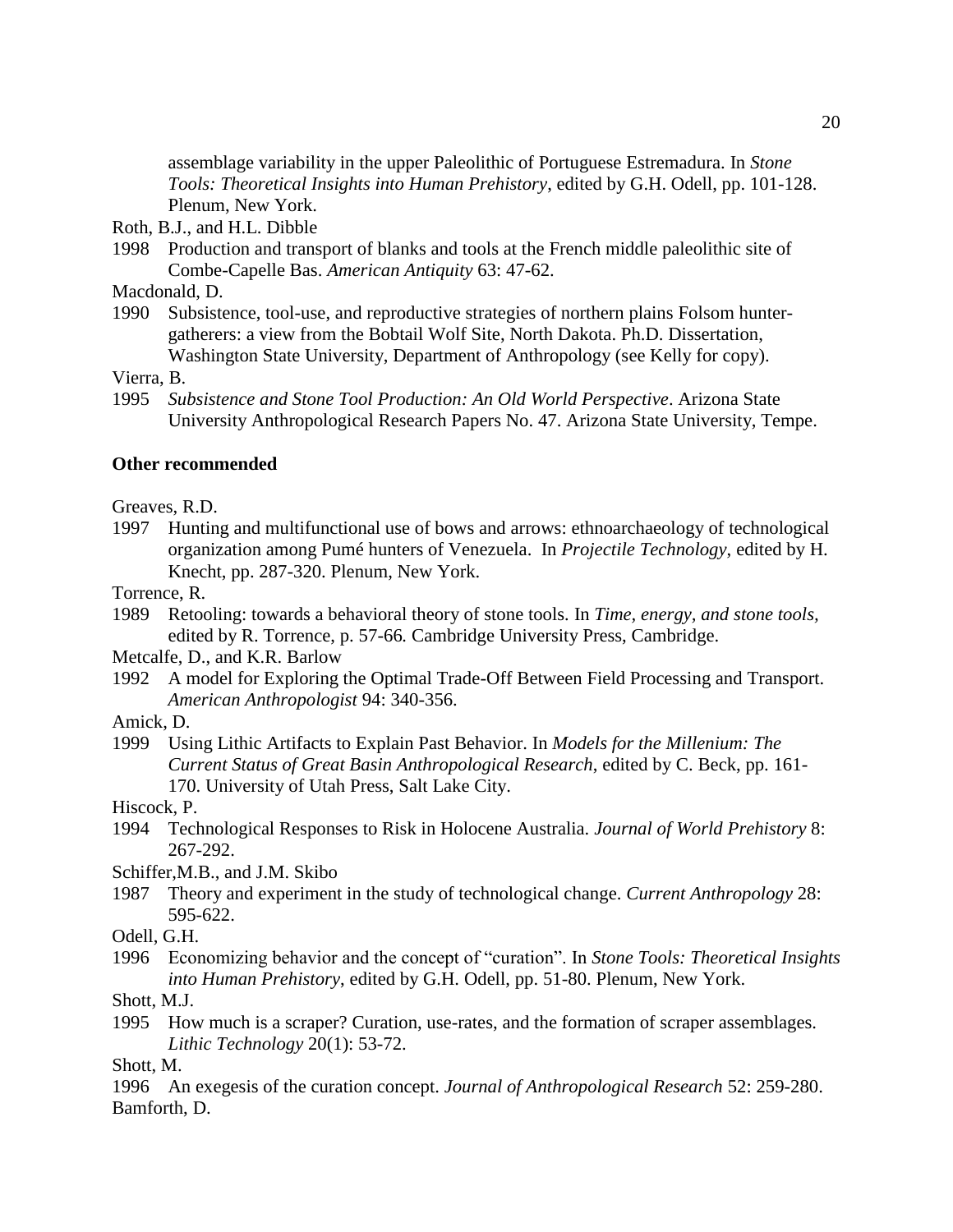1986 Technological efficiency and tool curation. *American Antiquity* 51: 38-50.

Bleed, P.

1986 The optimal design of hunting weapons: maintainability or reliability. *American Antiquity* 51: 737-747.

Keeley, L.

1982 Hafting and retooling: effects on the archaeological record. *American Antiquity* 47: 798- 810.

Gero, J.

1991 Genderlithics: women's roles in stone tool production. In *Engendering Archaeology: Women and Prehistory*, edited by J. Gero and M. Conkey, pp. 163-193. Basil Blackwell, Oxford.

Sassaman, K.

1992 Lithic technology and the hunter-gatherer sexual division of labor. *North American Archaeologist* 13: 249-262.

Hitchcock, R., and P. Bleed

1997 Each according to need and fashion: spear and arrow use among San Hunters of the Kalahari. In *Projectile Technology*, edited by H. Knecht, pp. 345-370. Plenum, New York.

Jeske, R.J.

1992 Energetic efficiency and lithic technology: an Upper Mississippian example. *American Antiquity* 57: 467-481.

Carr, P.

1994 Technological organization and prehistoric hunter-gatherer mobility: examination of the Hayes Site. In *The Organization of North American Prehistoric Chipped Stone Technologies*, edited by P.J. Carr, pp. 35-44. International Monographs in Prehistory Archaeological Series 7.

Henry, D.O.

1989 Correlations between reduction strategies and settlement patterns. In *Alternative Approaches to Lithic Analysis*, edited by D.O. Henry and G.H. Odell. Archaeological Papers of the American Anthropological Association 1: 139-156.

Lurie, R.

1989 Lithic technology and mobility strategies: the Koster Site Middle Archaic. In *Time, energy, and stone tools,* edited by R. Torrence, p. 46-65*.* Cambridge University Press, Cambridge.

Odell, G.H.